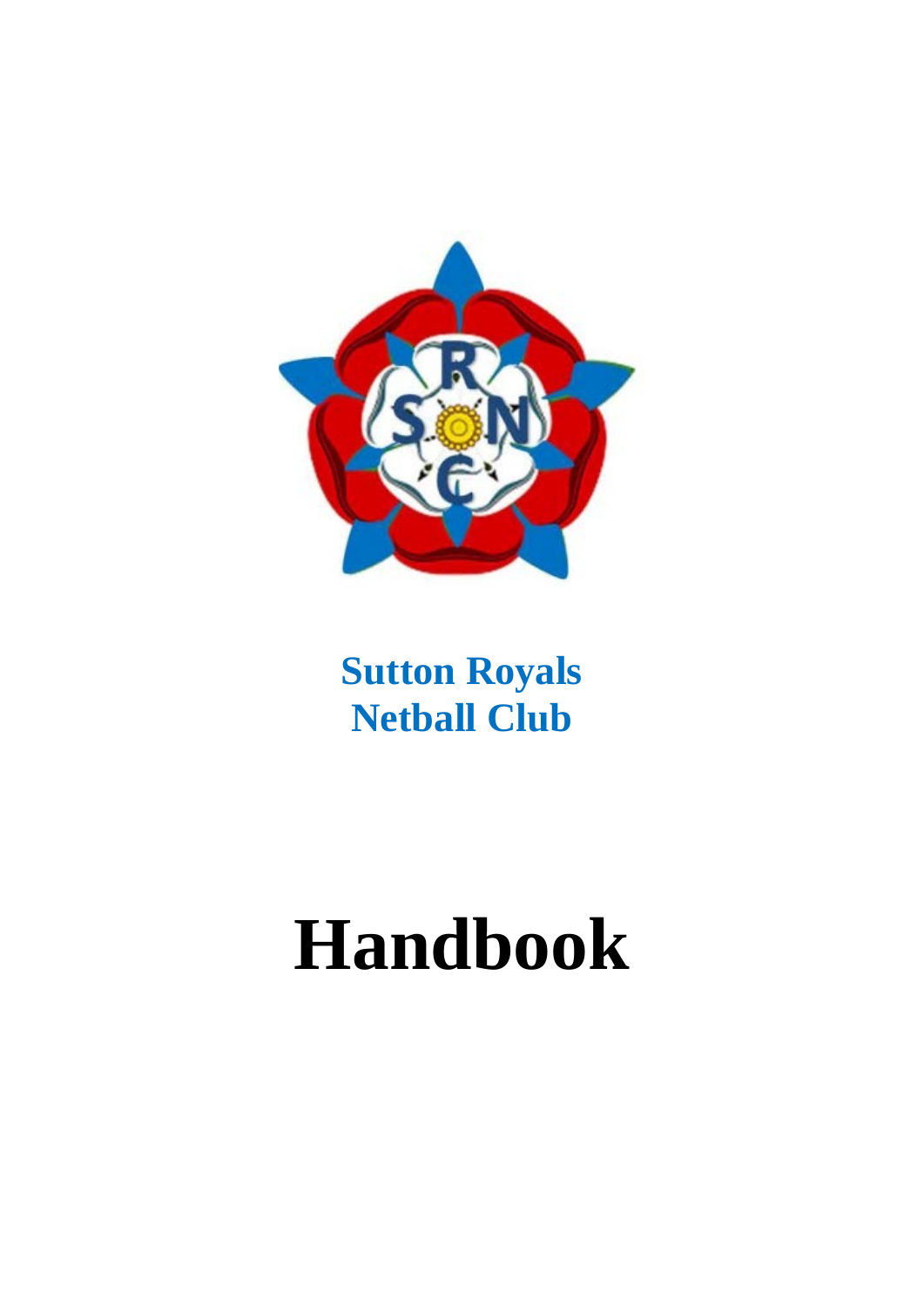

# **Index**

- Introduction
- Club contacts
- Rational for Selection and development
- Frequently asked questions
- Match Co-ordinator
- Club Constitution
- Discipline Procedure
- Code of conducts Athletes
- Code of conducts Coaches
- Code of conducts Parents & Carers
- Code of conducts Volunteers
- Photography Policy
- Safeguarding Policy & contact details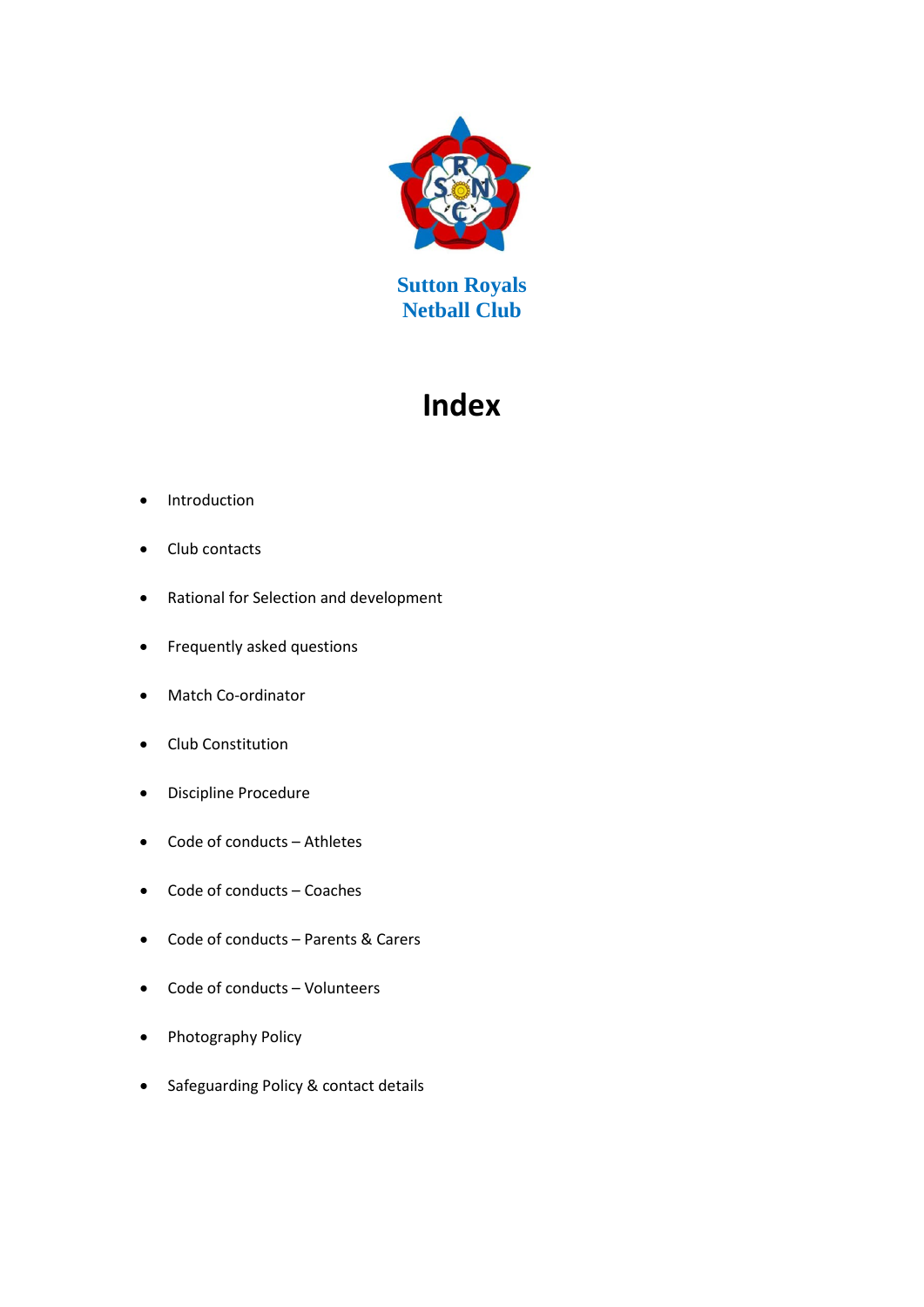

Sutton Royals Netball club was established in June 2013 with approximately 20 members. Our motivation for establishing a new junior netball club was to ensure all players who wanted to participate in netball at all levels were given this opportunity.

Young people want to play netball for various reasons:

- To develop
- To participate
- To win
- To socialise

Whatever the motivation players should be given this opportunity within a fair, enjoyable and safe environment where safeguarding is of paramount importance to every club member.

As a club we need to maintain an ethos that remains focused on the club being very much a 'Parents and Players club'. The Committee forms the platform for the structure and organisation of the club. However it is very much a two way process - ensuring parents and committee members continue to communicate regularly.

Coaches and committee members will be open and approachable to new ideas and concerns without parents' fear of reprisal for their children.

Coaches are fully committed to developing the girls and will adjust their development plans accordingly to meet the needs of the club and its players.

There is an expectation from the players to be fully committed and open to feedback to improve their play. They will be part of a fair but disciplined club where they should respect their coaches and any other professionals.

To help make the club a success, parents play a very important role and it is expected that parents are fully committed to the club by supporting their children and helping out where they can.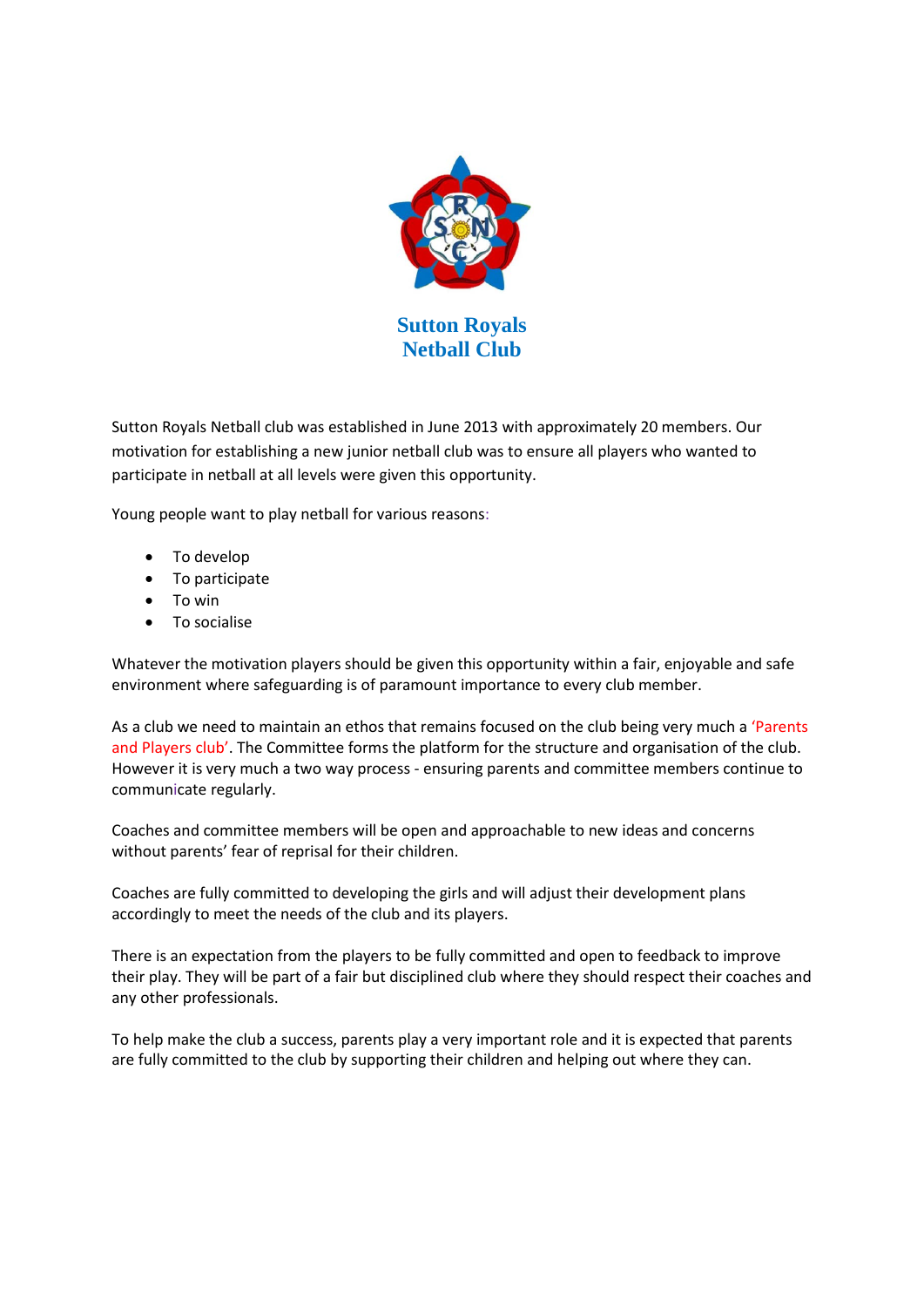

# **Contacts**

# **Committee Members**

**Alison Plant -** *Chairperson*

**Simon Strothers –** *Club Treasurer*

**Pam Adamson –** *Club Secretary*

**Alison Huxley –** *Affiliations Secretary*

**Anne-Marie Maylor and Diana Harris –** *Coaches Representatives*

**Charlene Crossfield and Sophia Hylton –** *Social Secretaries*

**Jo Moriani and Carol Fry –** *Social Media Administration*

**Safina Razaq –** *Club Safeguarding Officer*

**Paul Plant, Sue Elwell and Helen Seickell –** *Additional Committee Members*

# **Coaches**

**Ann O'Rourke –** *Head Coach Level 2 qualified*

**Dionne Williams –** *Coach Level 2 qualified (working towards Level 3)*

**Deonne Nicol –** *Coach Level 2 qualified*

**Jack Huxley -** *working toward Level 2 qualification*

**Diane Harris –** *Coach Level 1 qualified* **Ann Marie Maylor –** *Coach Level 1 qualified*

**Adam Garrad –** *Coach Level 1 qualified*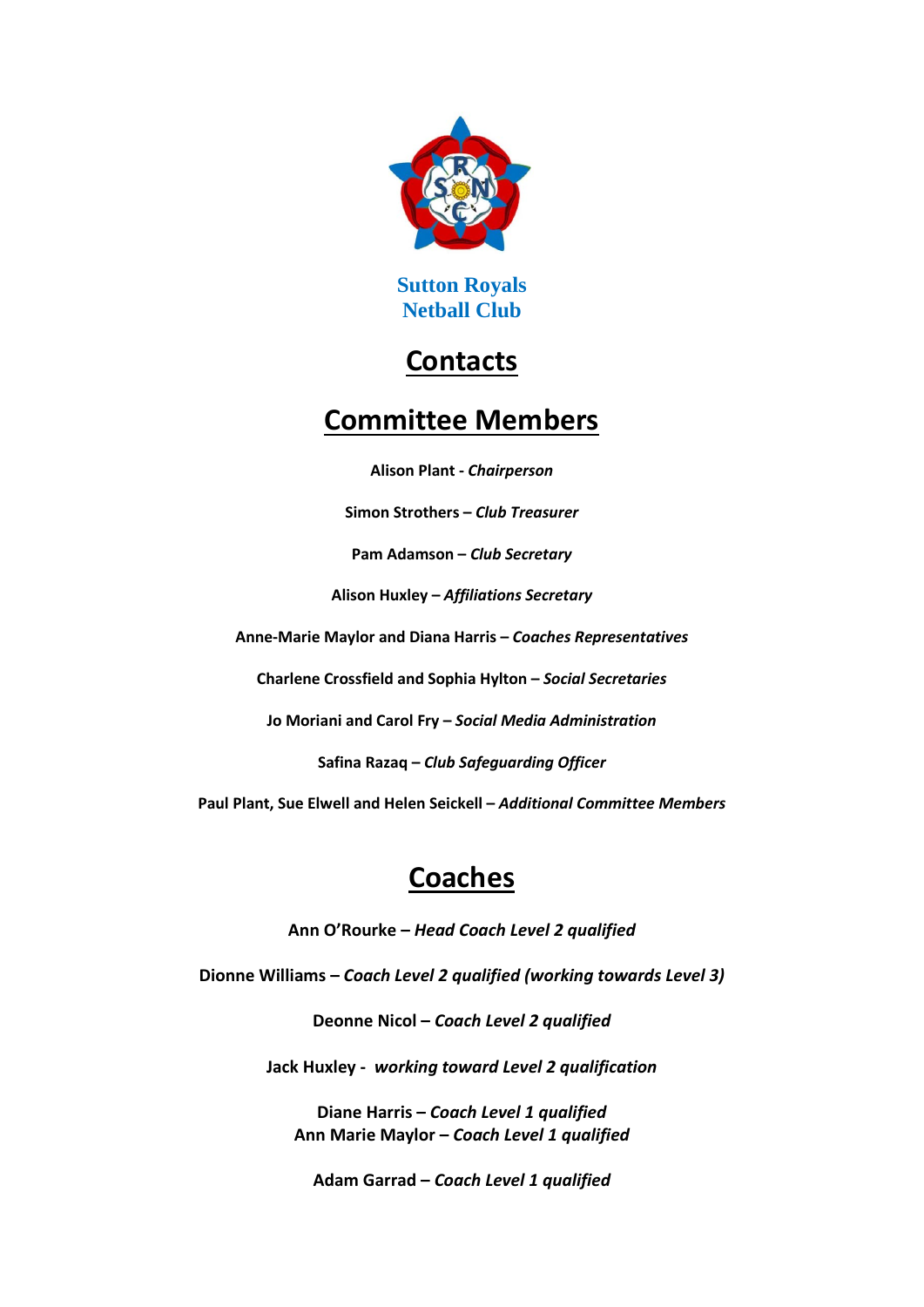# **All our Coaches have DBS checks, with First Aid and Safeguarding Training.**

### **To contact any committee member or coach please e mail the club at :- [suttonroyals@gmail.com](mailto:suttonroyals@gmail.com)**



#### **Selection and match play:**

Sutton Royals has an equality policy which means that, among other things, all players are welcome whatever their ability. They are all offered equal opportunities for their development as netballers and will be given match time as appropriate to their playing standard, as far as possible, whenever possible.

The selection of team squads is decided by a number of factors including the age grouping of the particular competition, the league or tournament rules, players' availability, development of players and teams and attitude and work ethos I.e. training. A selected squad will usually consist of ten players, although occasionally up to twelve players will be nominated.

At matches all the squad will normally be given an opportunity for court time during the match or tournament, however this can depend on various factors e.g. the individual's playing performance on the day; the playing strategies of the opposition; team combinations; injuries; player development; the preferred positions of the squad players; Netball is a team sport and it can be helpful to remember that there is no "I" in team  $$ everyone is important.

The club coaches are all qualified, experienced and committed, with proven track records and they are essential to the survival and development of the club. Coaches respect all players and should receive similar respect from players, parents and supporters.

It is part of player development to be on the bench at times as this should be an important learning experience for them. They will be expected to stay near the coach, not with parents and friends, and observe what is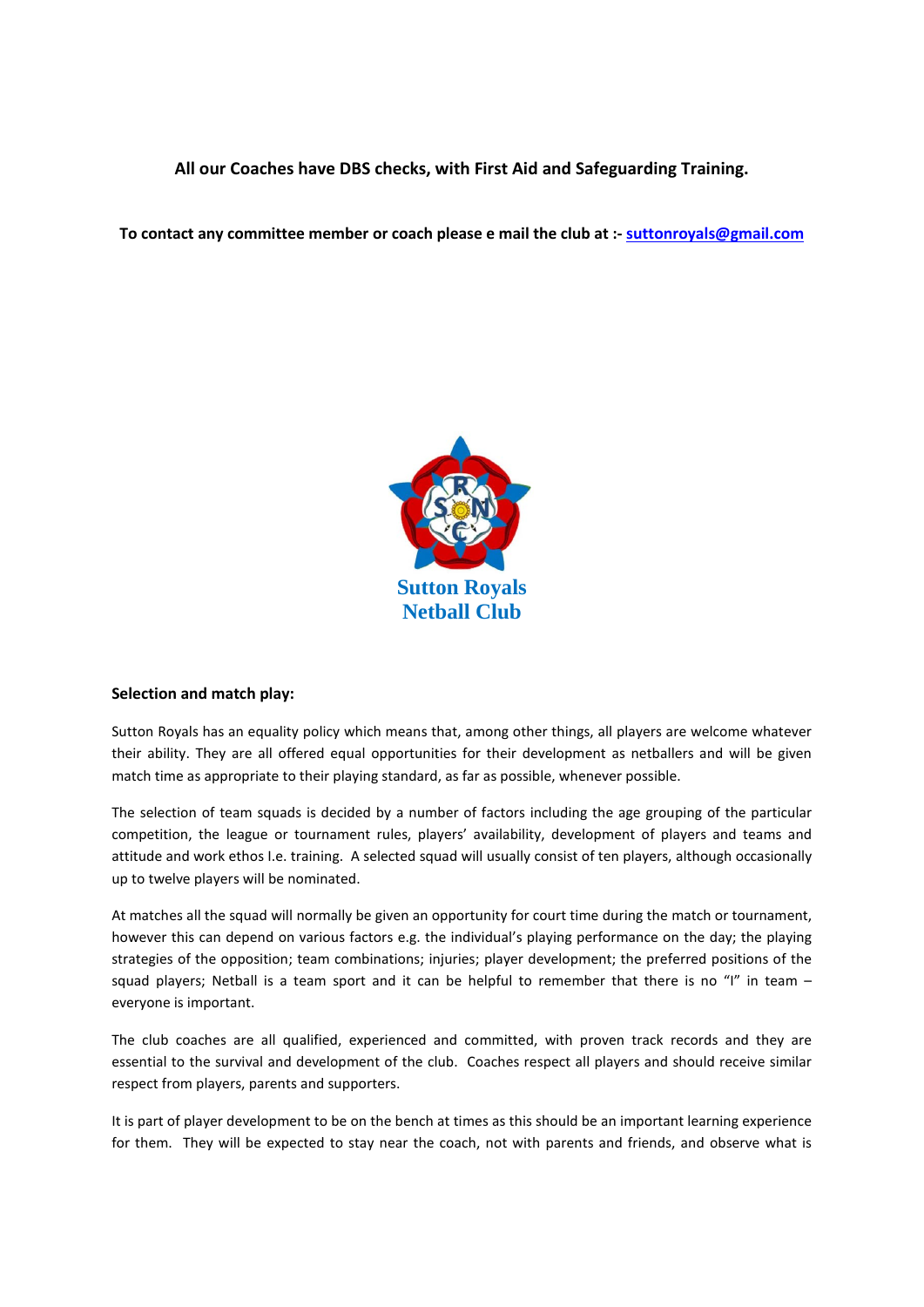happening on court. All involved go to every match hoping to win but, above all, to play the best possible netball. Enjoyment should come from the performance as well as the result.

Coaches do not make decisions about selection based on anything other than what they believe is the best for the player, the team and the club. Obviously it is a challenging task to weigh up all these considerations. Sometimes these may be the right decisions and sometimes they may be wrong – that will never be known as the match will never be replayed!

It is understandable that players and parents sometimes get upset over this and should a problem arise then the player or coach should follow the club **protocol for complaints and concerns (listed below).** This enables constructive and reflective discussions for coaches, players and parents without the distractions present on match day or training times.. Child protection issues should be referred immediately to the **Club Safeguarding Officer.**



**Sutton Royals Netball Club**

# **FAQ's**

# **What to do if my daughter cannot attend training?**

If your daughter is unable to attend training due to a planned alternative engagement please text or email your daughters designated coach in advance. If your daughter is unable to attend training due to illness please text or telephone your daughter's coach as soon as possible.

# **What do I do if my daughter is not available for selection for the dates issued on the league fixtures?**

If your daughter is unavailable for selection for the fixtures issued please reply via email advising of her unavailability.

# **What do I do if my daughter has been selected to play a match but is unable to attend due to illness?**

You MUST text or telephone your daughter's coach or the Match Co-ordinator as soon as possible.

# **What do I do if I am not happy with the coaches' actions or decisions regarding development or selection?**

If you are not happy with the coach's decisions you should contact the coach via email or text to arrange a meeting that is convenient for you your daughter and the coach. You will then have the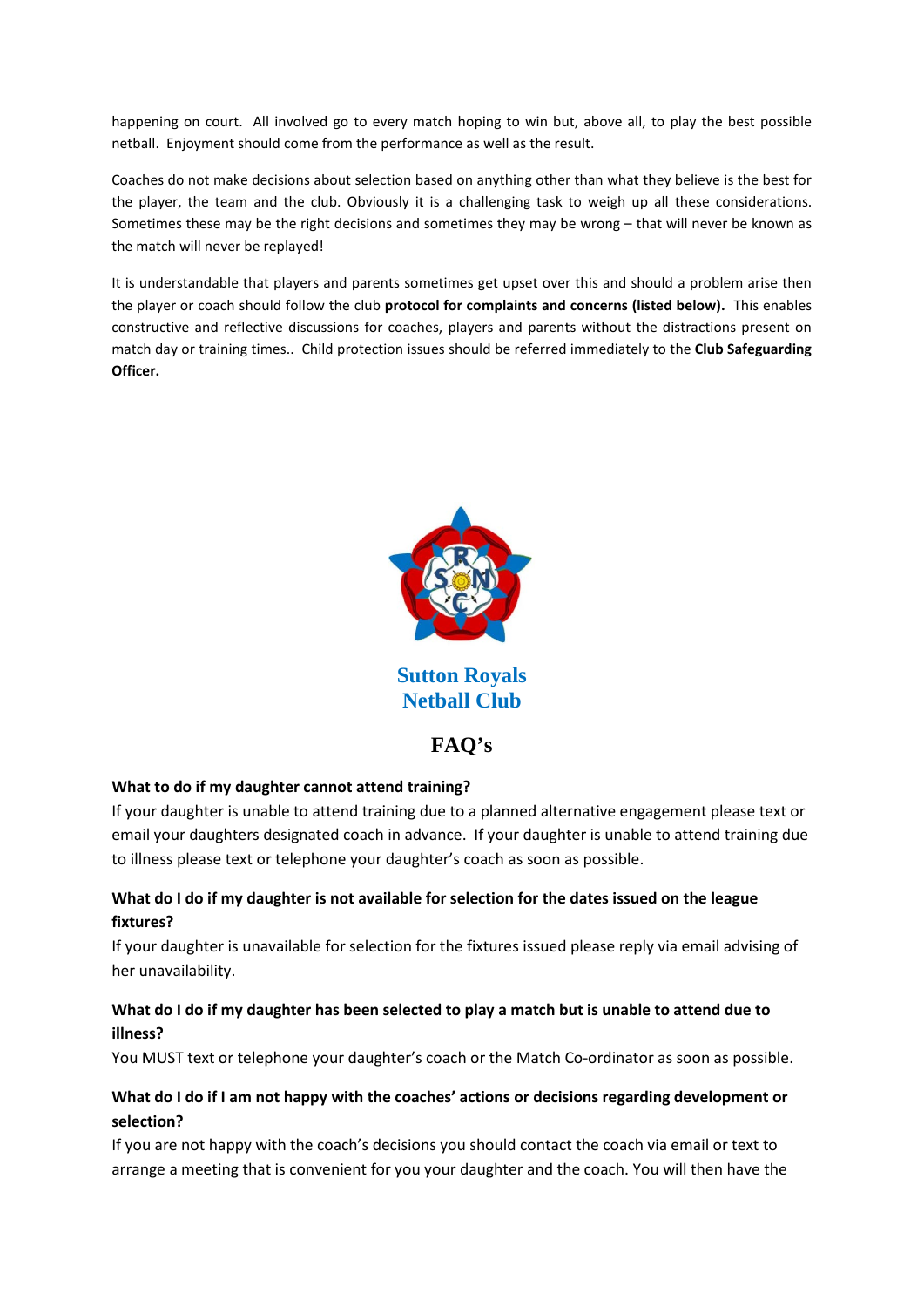opportunity to discuss your concerns. The coach will explain the reasons for their actions and decisions and hopefully you will be able to collectively resolve any issues.

If you are still not happy with the response you should contact the Committee by emailing the club email address with your concerns

# **Who should be responsible for my daughter?**

Your daughter is your responsibility when not with a coach. This includes when dropping them off or collecting them at training sessions, matches and tournaments. They should not be dropped off without checking that there is a member of the club already at the venue.

When collecting them you should ensure you are on time as the coach or Match Co-ordinator will not be able to leave until all the players have been collected by their parent or carer. You should also ensure that your daughter has advised a member of the club she is leaving and signed out.

# **What should I do if I cannot afford to pay for my daughter's membership fees, match fees or kit costs?**

If you are struggling to meet any payments for your daughter's netball please contact the Committee by sending an email to the club email address. We may be able to help.



**Sutton Royals Netball Club**

# **Match Co-ordinators responsibility**

- Equipment Keep a set of match balls, 2 sets of match bibs, pump and first aid kit
- Ensure all balls are pumped up and the first aid kit is stocked up (plasters/tube grip/Ice packs/tape) – Please advise committee if you need stock
- Bring all above to the match
- Collect match fees from players and enter onto the Sutton Royals match fee sheet
- Pay match fees/umpire fees at desk; if necessary
- Any fees left over put in an envelope with the fees sheet
- Complete match card at registration desk if needed
- At end of match refund match fees where necessary
- Take equipment back home with you
- Check that no players leave without a parent or designated adult
- Stay at venue until each player has been collected
- If you are unable to be a match co-ordinator for any game please make alternative arrangements with another parent
- Ensure the bibs are clean (wash them if not!!)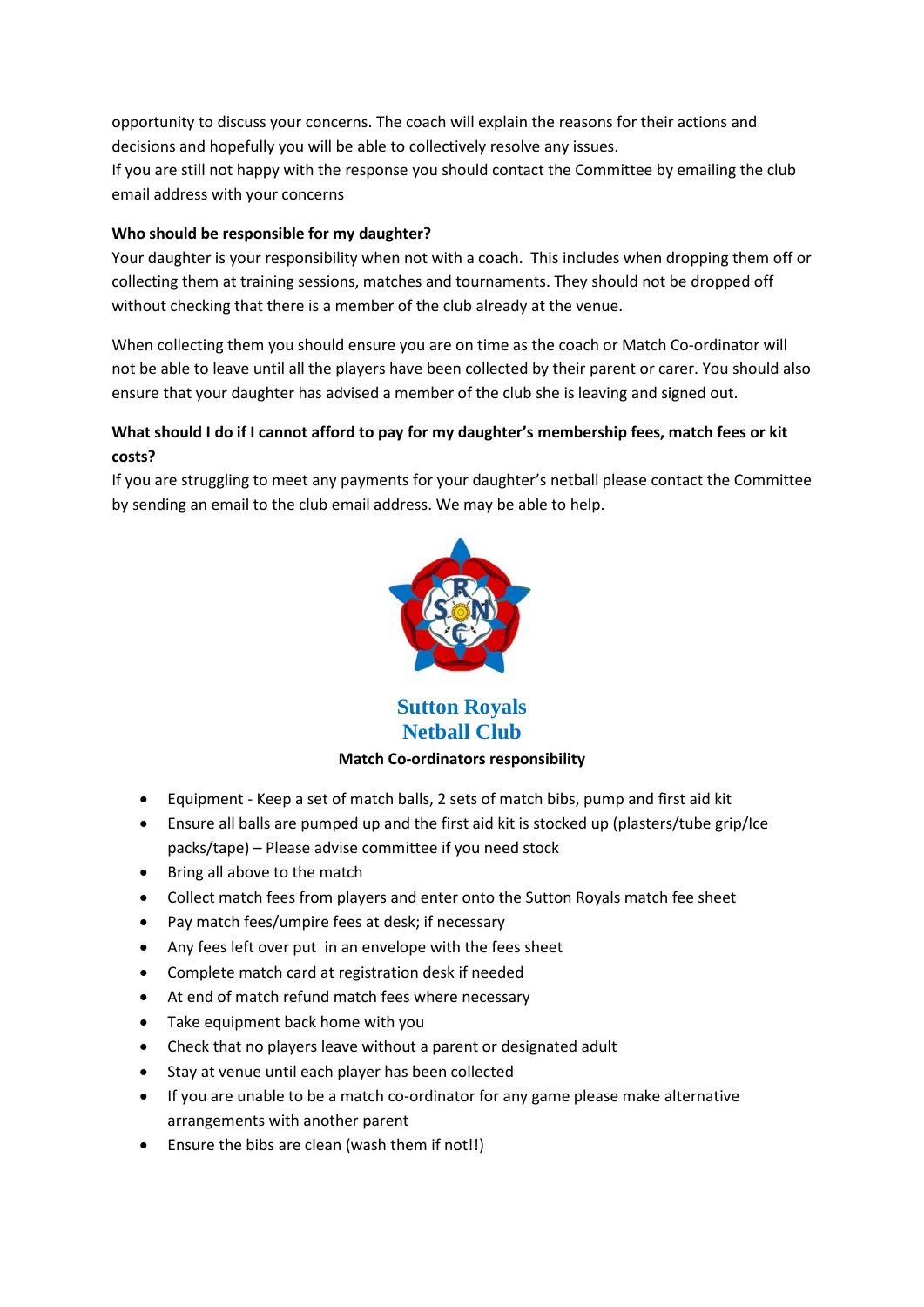

**Sutton Royals**

# **Netball Club**

# **Club Constitution**

# MISSION STATEMENT

To enable people of all ages and abilities to enjoy Netball through a player centred

programme of activities for participation, development and excellence.

# GOALS

To provide supportive mechanism to promote inclusivity for all members of the local community

to participate in netball in a variety of roles including playing, coaching, officials and supporting

# KEY OBJECTIVES

# - **increase participation**

Target initiatives to encourage young people of all abilities to take part in and enjoy

Netball and sustain a lifelong interest in the sport.

# - **offer opportunities**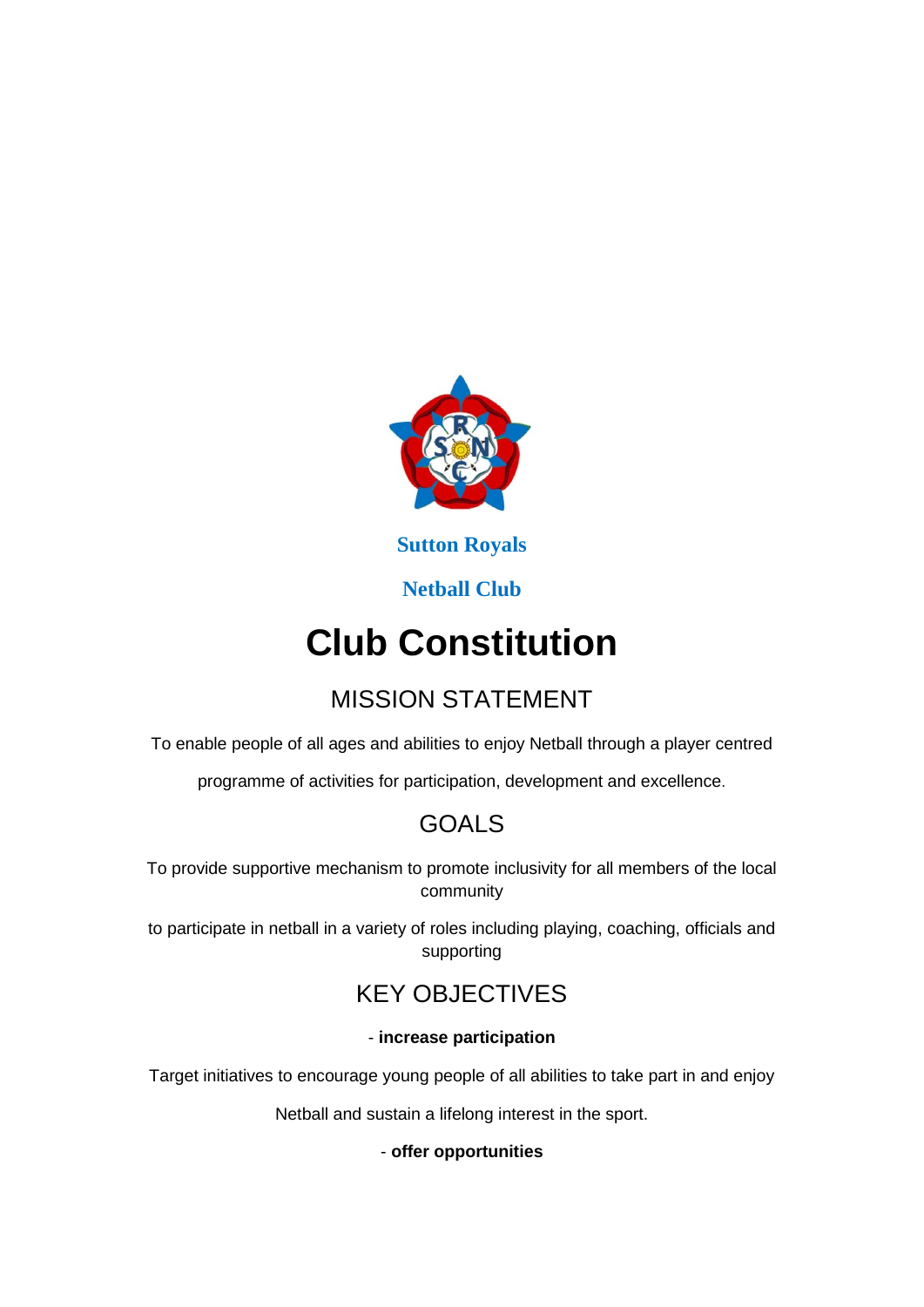Invest in the training, support and recognition of volunteers, offering opportunities which will contribute to

their personal development

# - **encourage coaching and umpiring**

Ensure a greater investment in the identification and training of coaches and umpires so that more people

are encouraged and enabled to enjoy the benefits of qualifications and improved knowledge and skills

# - **develop talent**

Create a clear pathway which supports talented young people and identifies those with the greatest

potential to succeed.

# - **improve performance**

Maintain a national performance plan, which will secure a higher level of achievement of excellence

# - **provide quality support**

Operate a well-trained and well-resourced support structure to enable participants to fulfil their potential

# - **maintain financial stability**

# Increase the general reserve funds by achieving an annual operating surplus

# **-equality**

We will ensure that there will be open access to all those who wish to participate in all aspects of Netball activities and that they are treated fairly. In addition we recognise that we live in a diverse society and will endeavour to ensure that all participants are given the same opportunities regardless of their socio-economic backgrounds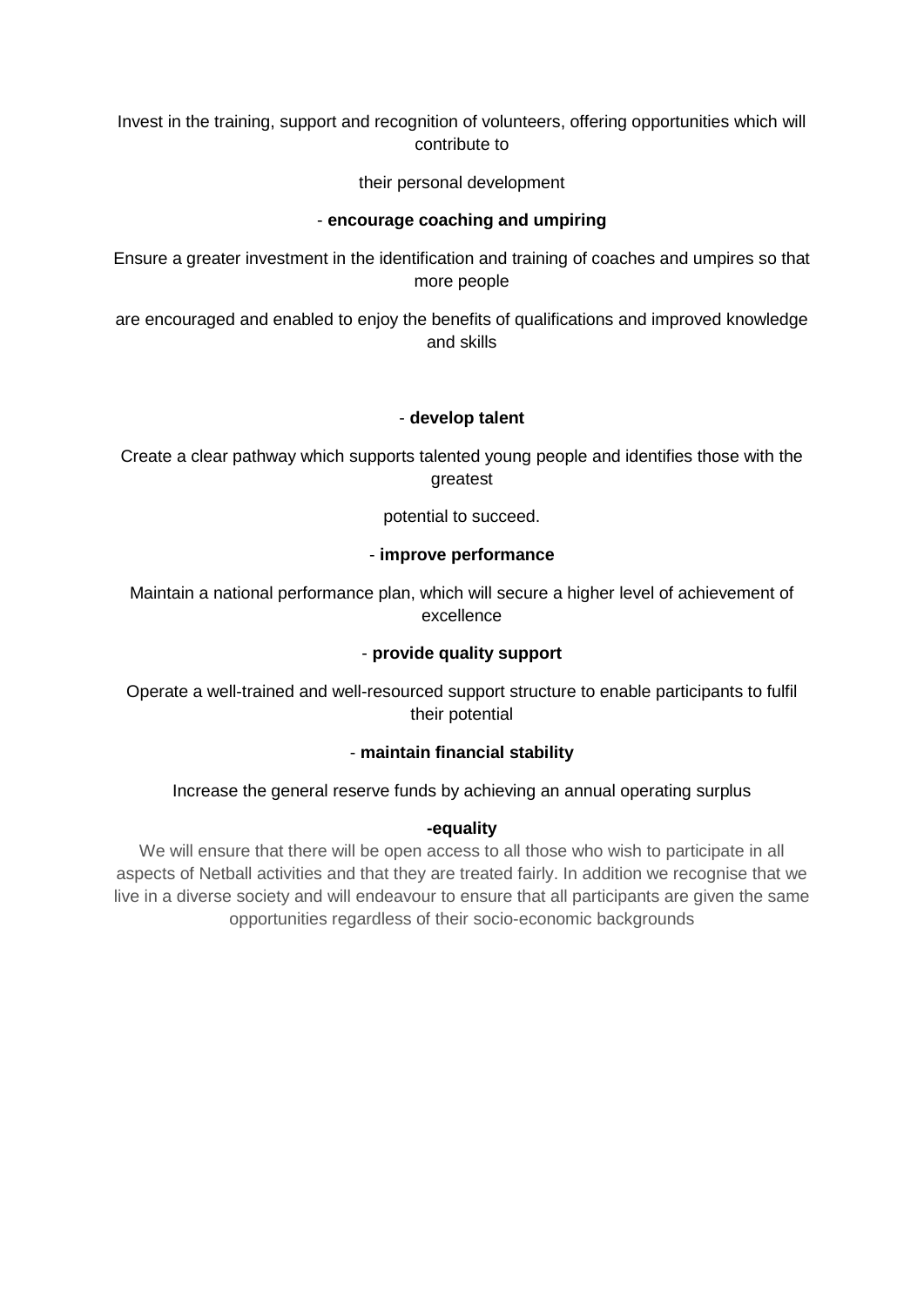

# **Sutton Royals**

# **Netball Club**

- 1. The Club shall be called *Sutton Royals Netball Club*
- 2. The Club will be affiliated to West Midlands of the All England Netball Association Ltd.
- 3. **Aims & Objectives**

To promote the personal development for all club members, participants, volunteers and officials of the Club in relation to netball and, where appropriate, provide routes to opportunities to enhance and increase individual skills.

The aims and objectives of the club shall be to:

- Promote netball and the club within the local community
- To offer coaching and competitive opportunities in netball
- Manage training sessions
- To ensure a duty of care to all members of the club
- To provide all its services in a way that is fair to everyone
- To ensure that all present and future members receive fair and equal treatment.

# 4. **Membership**

- 4.1 The Club shall consist of the officers and the members.
- 4.2 Membership of the Club shall be open, and not unreasonably restricted on the grounds of sex, race or of political, religious or other opinions to any person in the area prepared to accept and support the objectives of the Club. No club member, participant, volunteer or official will receive less favourable treatment on the grounds of gender, marital status, social class, colour, race, ethnic origin, creed or disability, or will be disadvantaged by conditions or requirements which cannot be shown to be relevant to their participation in the Club.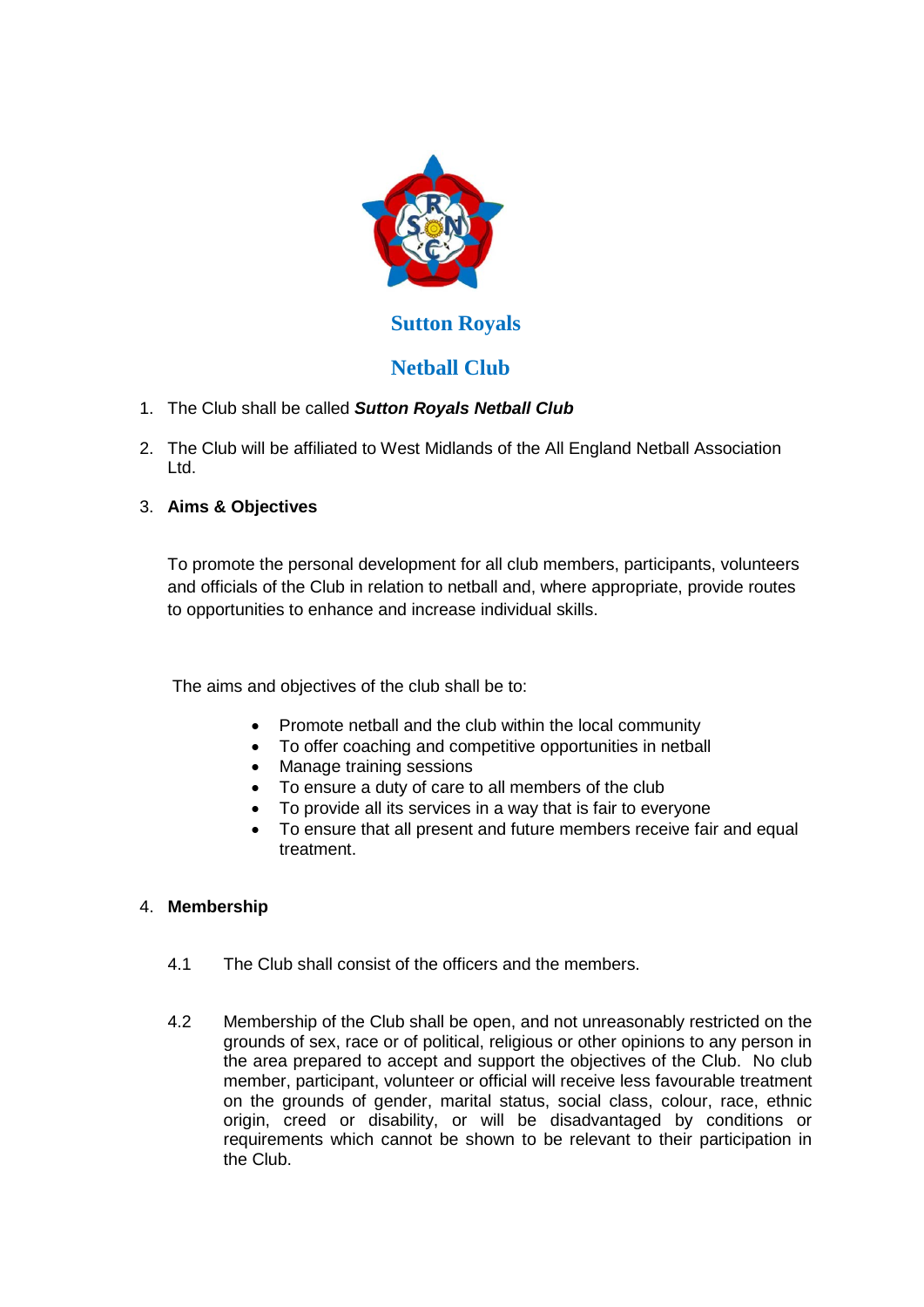- 4.3 In accepting membership a person agrees to abide in the constitution of the Club and the rulings of the Club Executive Committee.
- 4.4 Members will be enrolled in one of the following categories:
	- Full member
	- Associate member
	- Junior member
	- Senior member
- 4.5 Members may resign from membership at any time by giving notice to the Club Secretary.

# 5. **Membership Fees.**

- 5.1 Membership fees shall be stipulated by the members at the General Meeting the Club Executive Committee distinguishing between members who are in full time employment, members who are unemployed or in full-time education and junior members.
- 5.2 Fees will be paid monthly by direct debit. Further information regarding fees will be given on membership to the Club.
- 5.3 The Club Executive Committee may decide upon other charges or subscriptions at its discretion.

# 6. **Officers**

- 6.1 The officers of the Club shall be: Chair, Secretary, Treasurer & Club Safeguarding Officer
- 6.2 These officers shall hold for a period of 12 months, being elected annually at the Club AGM. All Officers shall retire annually but shall be eligible for reappointments.
- 6.3 Any casual vacancy occurring may be filled by the Executive Committee.

# 7. **Executive Committee**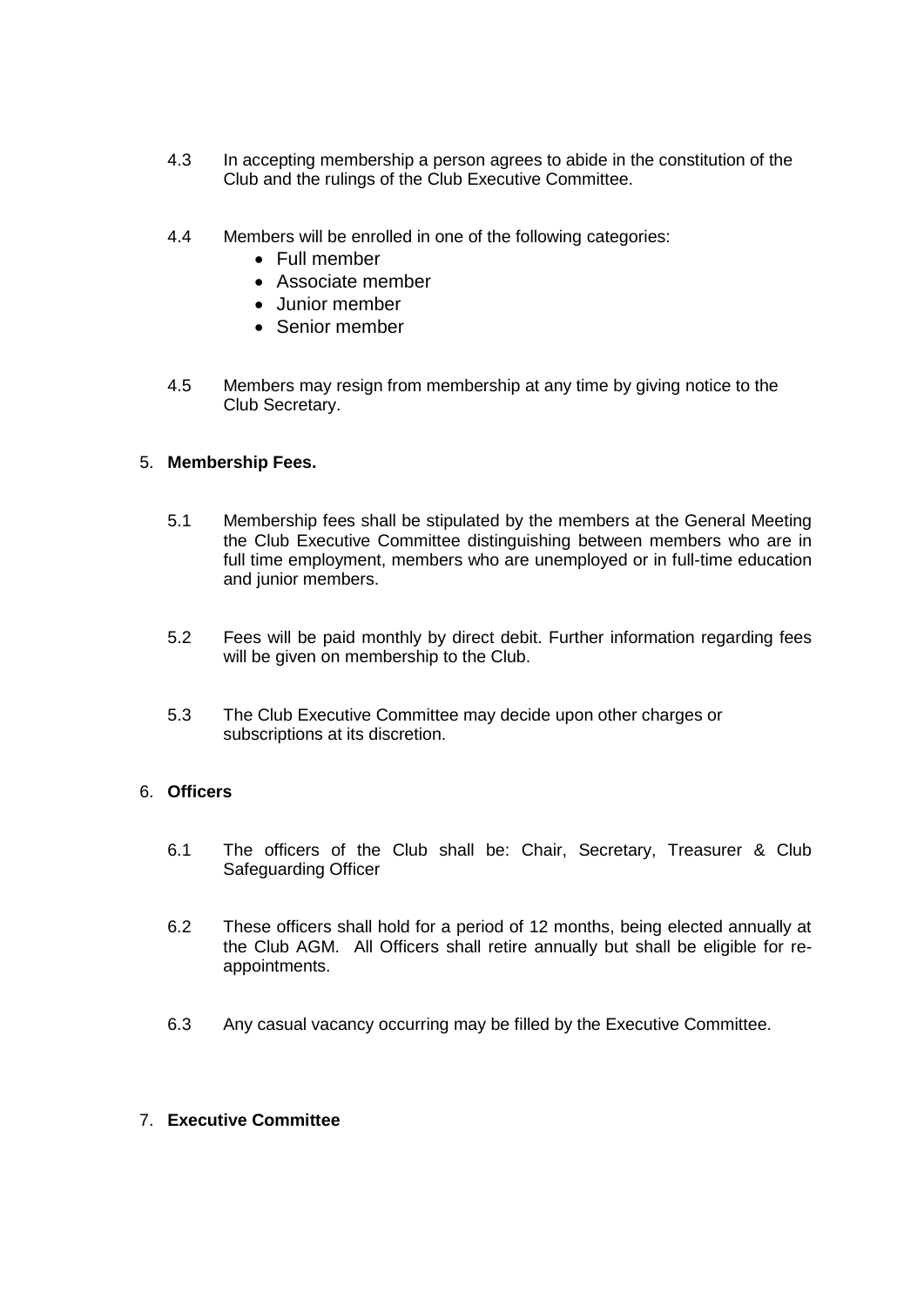7.1 The club will be managed through the Executive Committee consisting of the following mandatory members:

**Alison Plant -** *Chairperson*

**Simon Strothers –** *Club Treasurer*

**Pam Adamson –** *Club Secretary*

**Safina Razaq –** *Club Safeguarding Officer*

- 7.2 Meeting of the Executive Committee shall be convened by the Secretary and the Committee shall meet as required but not less than 4 times a year.
- 7.3 The quorum for the transaction of business at Executive Committee meetings shall be 6.
- 7.4 Every decision at a meeting of the Executive Committee shall be determined by a majority vote of the members present and every voting member having one vote. In the event of an equality of votes the Chair of the meeting shall have a casting vote.
- 7.5 The Executive Committee shall be responsible for considering any application for membership and shall decide if this application should be accepted. The decision shall be in accordance with a non-discriminatory policy.
- 7.6 The Executive Committee may delegate some or all of its powers and making to a sub-committee. Any sub-committee must act only in accordance within the authority delegated to it by the Executive Committee.
- 7.7 The Management Committee will be responsible for adopting new policy, codes of conduct and rules that affect the organisation of the club.

# 8. **Finance**

8.1 All monies raised by or on behalf of the club shall be applied to further the objects of the Club and for no other purpose.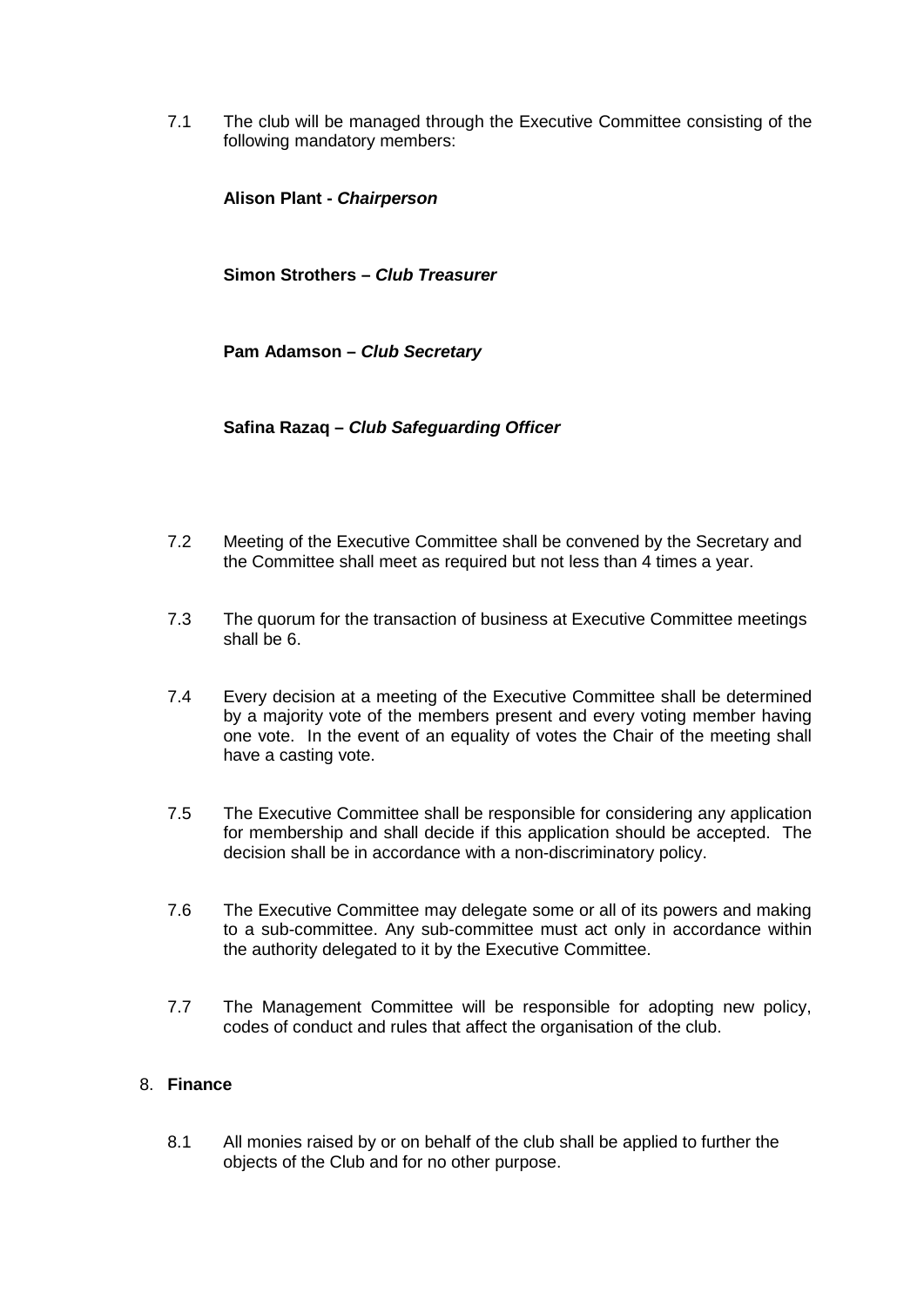- 8.2 All club monies will be banked in an account held in the name of the club.
- 8.3 The Club Treasurer will be responsible for the finances of the club.
- 8.4 The financial year of the club will end on **1st June 2019**
- 8.5 An **audited** statement of annual accounts will be presented by the Treasurer at the Annual General Meeting.
- 8.6 Any cheques drawn against club funds should hold the signatures of the Treasurer plus up to two other officers.

## 9. **Annual general Meeting and other Meetings**

- 9.1 Notice of the Annual General Meeting (AGM) will be given by the Club Secretary. Not less than 28 clear days' notice to be given to all members
- 9.2 The AGM will receive a report from officers of the Management Committee and a statement of the audited accounts.
- 9.3 Nominations for officers of the Management Committee will be sent to the Secretary prior to the AGM.
- 9.4 Elections of officers are to take place at the AGM.
- 9.5 All members shall be entitled to vote at general meetings of the Club and shall have equal voting rights.
- 9.6 The quorum for general meetings shall be 15% members present and eligible to vote.
- 9.7 An Extraordinary General meeting (EGM) shall be called by an application in writing to the Secretary signed by not less than 15 members. The Executive Committee shall have the power to call an EGM by decision of a simple majority of its members. The EGM should be held within 21 days of receipt of a valid requisition.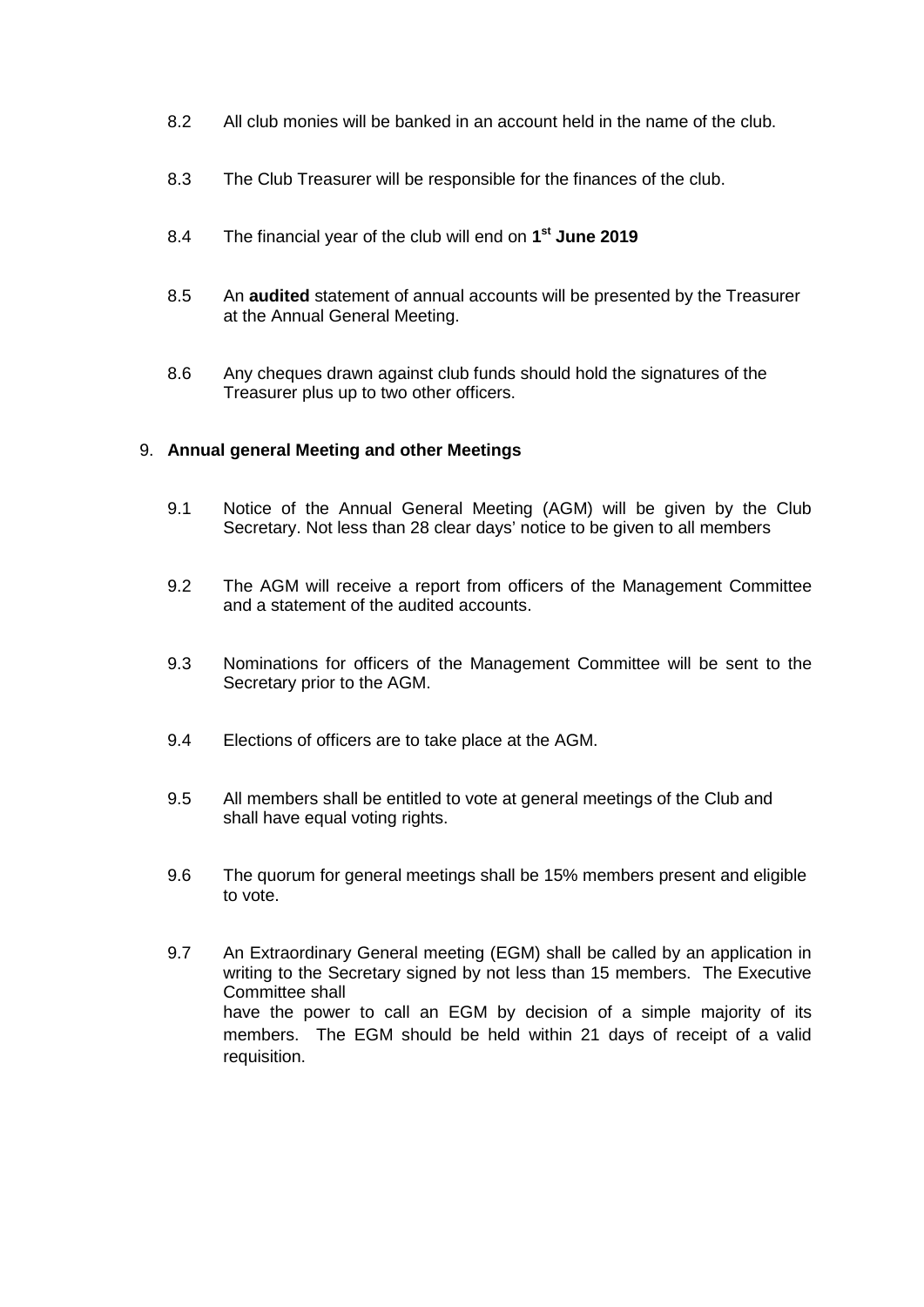# 10. **Voting procedures**

- 10.1 Each member shall be entitled to one vote.
- 10.2 A motion shall be carried by a single majority of those present and voting, except when the motion is a constitutional amendment which shall require a two thirds majority.
- 10.3 The Chair shall have a casting vote in addition to a deliberative vote.

# 11. **Property and Staff**

11.1 Responsibility for all property owned by the Club and for the employment of any paid staff and volunteers rests with the Executive Committee.

# 12**. Discipline and Appeals**

- 12.1 The Executive Committee shall have the power to take disciplinary action against any member and shall have the authority to terminate the membership of any member guilty of conduct deemed to be a detriment to the Club.
- 12.2 There shall be the right of appeal to the Executive Committee, against any decision made by an officer of the Club.
- 12.3 The appeal shall normally be considered within 14 days of it being received by the Secretary

## 13. **Dissolution Procedures**

- 13.1 A resolution to dissolve the club can only be passed at an AGM or EGM through a majority vote of the membership.
- 13.2 In the event of dissolution, any assets of the club that remain will become the property of England Netball *or some other club with similar objectives to those of the club.*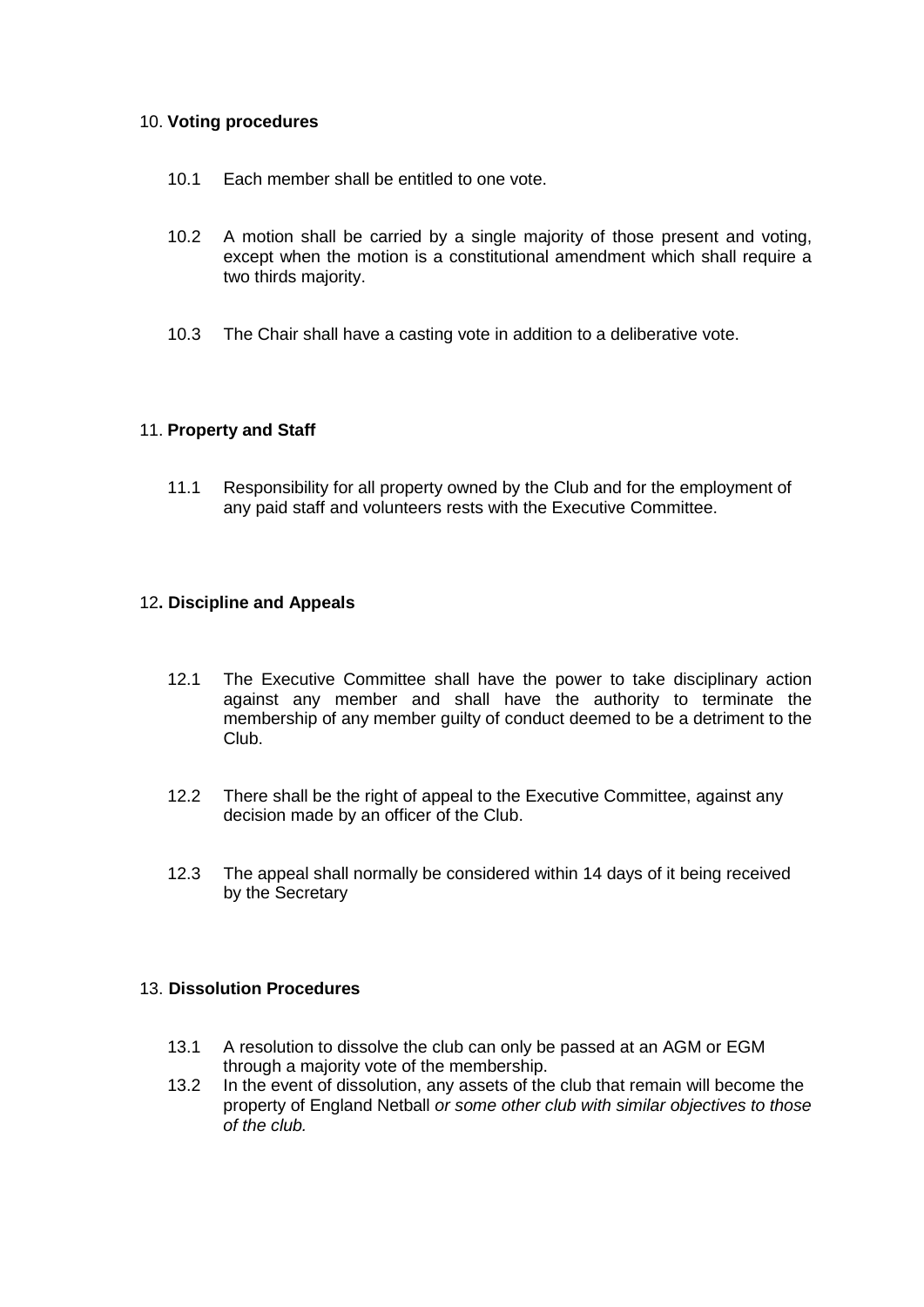# 14. **Review of the constitution.**

- 14.1 The constitution shall be reviewed on a yearly basis.
- 14.2 The constitution will only be changed through agreement by majority vote at an AGM or EGM.
- 14.3 Additions to, or alterations of the constitution shall be submitted to the Secretary not less than 21 days before the date of the AGM or EGM, or with a request for a special meeting of Club members. No resolution involving an amendment to the constitution may be proposed or amended from the floor of a meeting.
- 14.4 In the event of a proposal for amending the constitution being submitted, the Secretary shall inform the membership of the proposed motion not less than 14 days before the AGM.
- 14.5 Any alteration to the constitution shall require two-thirds majority of members present and voting.
- 14.6 In the event of any question or matter arising, which is not provided in the constitution, shall be dealt with by the Executive Committee, whose decision shall be final.

# **12 Declaration**

Sutton Royals Netball Club hereby adopts and accepts this constitution as a current operating guide regulating the actions of members.

SIGNED: ..................................................... DATE: ................................................

Name: .......................................................................................................................

Club Chair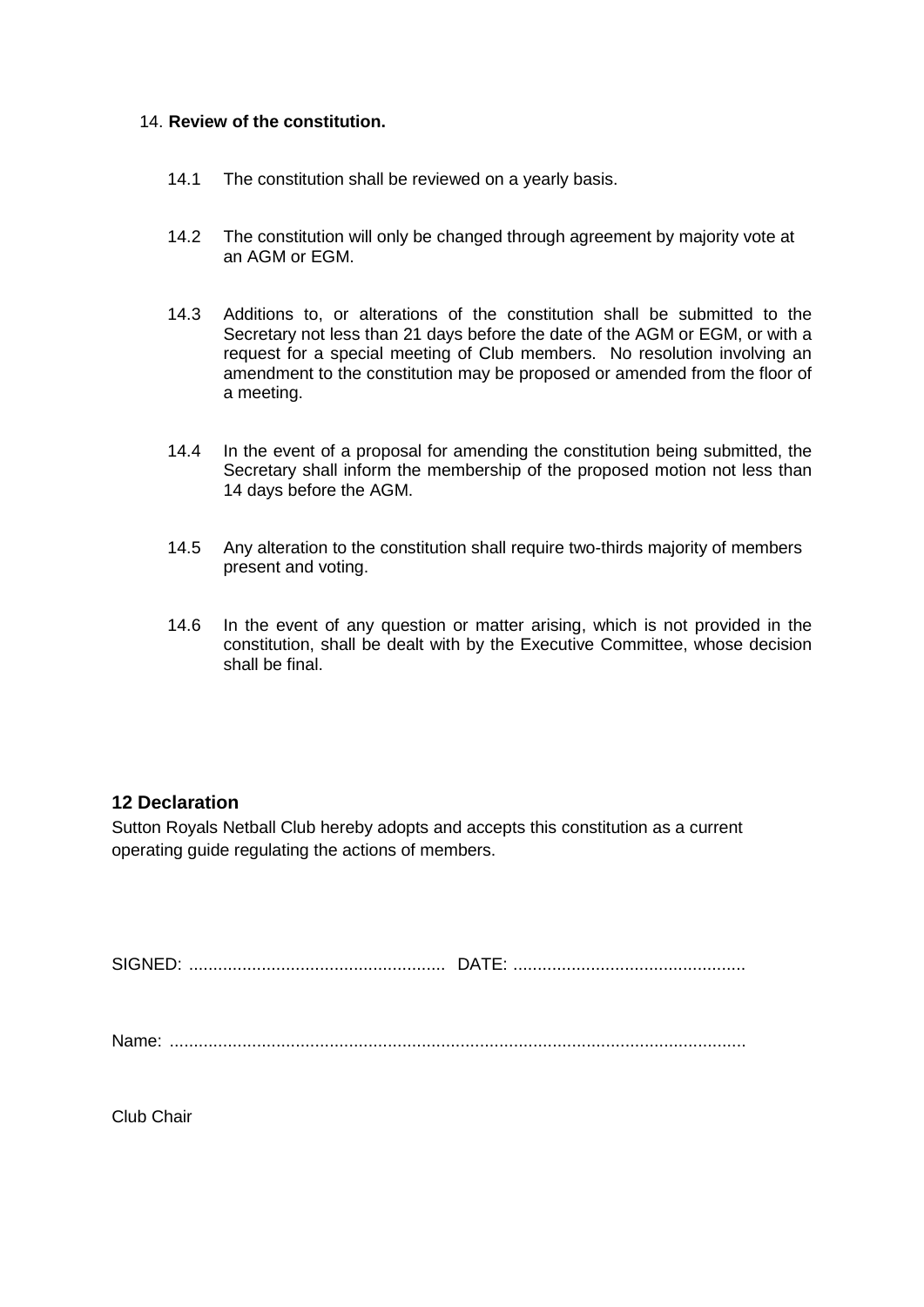| $\sim$ |  |
|--------|--|
|        |  |

Name: .......................................................................................................................

Club Secretary



Sutton Royals Netball Club

# **Sutton Royals Netball Club - Disciplinary Procedure**

In accordance with Section 12 of the Club's constitution, set out below is the formal disciplinary procedure to be adopted by the Club from 10 October 2014.

Please insert this paper into your handbook and retain for future reference.

**12.4 Disciplinary Procedure**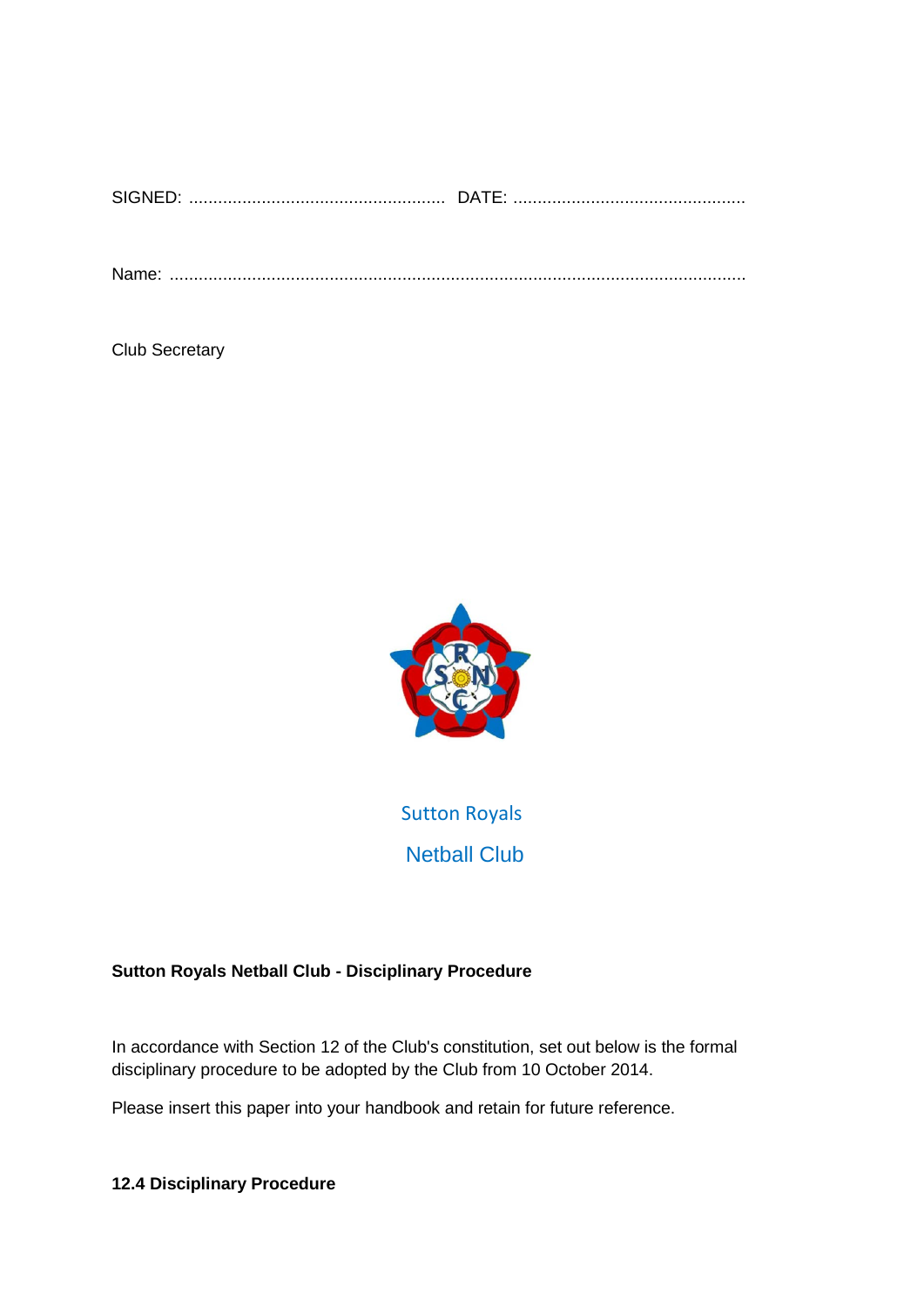Should any athlete be in breach of any element of the code of conduct as set out in Section 6.1 of the handbook and that breach is deemed by the committee to be of a serious enough nature to warrant disciplinary action, the following procedure will be applied:

1. The athlete will receive a formal verbal warning from either a coach and/or member of the committee in respect of the breach of conduct. The warning will include a clear explanation of the breach in question and the athlete will be reminded of what is required to meet the Club's code of conduct.

2. If, within a period of 3 months of a verbal warning, the athlete is deemed by the committee to be in breach of the code of conduct, the athlete and a parent will be invited to a disciplinary meeting with a member of the committee and/or a coach to discuss the matter further. Failure to attend this meeting may result in the termination of the athlete's membership

3. If, within a period of 3 months of a disciplinary meeting, the athlete is deemed by the committee to be in breach of the code of conduct, the athlete's membership may be terminated with immediate effect. Membership terminations will be confirmed in writing by the committee. In accordance with 12.2 of the Handbook, the athlete will have the right to appeal against the decision to terminate a membership. Appeal notifications must be received by the committee in writing within 14 days of the membership termination.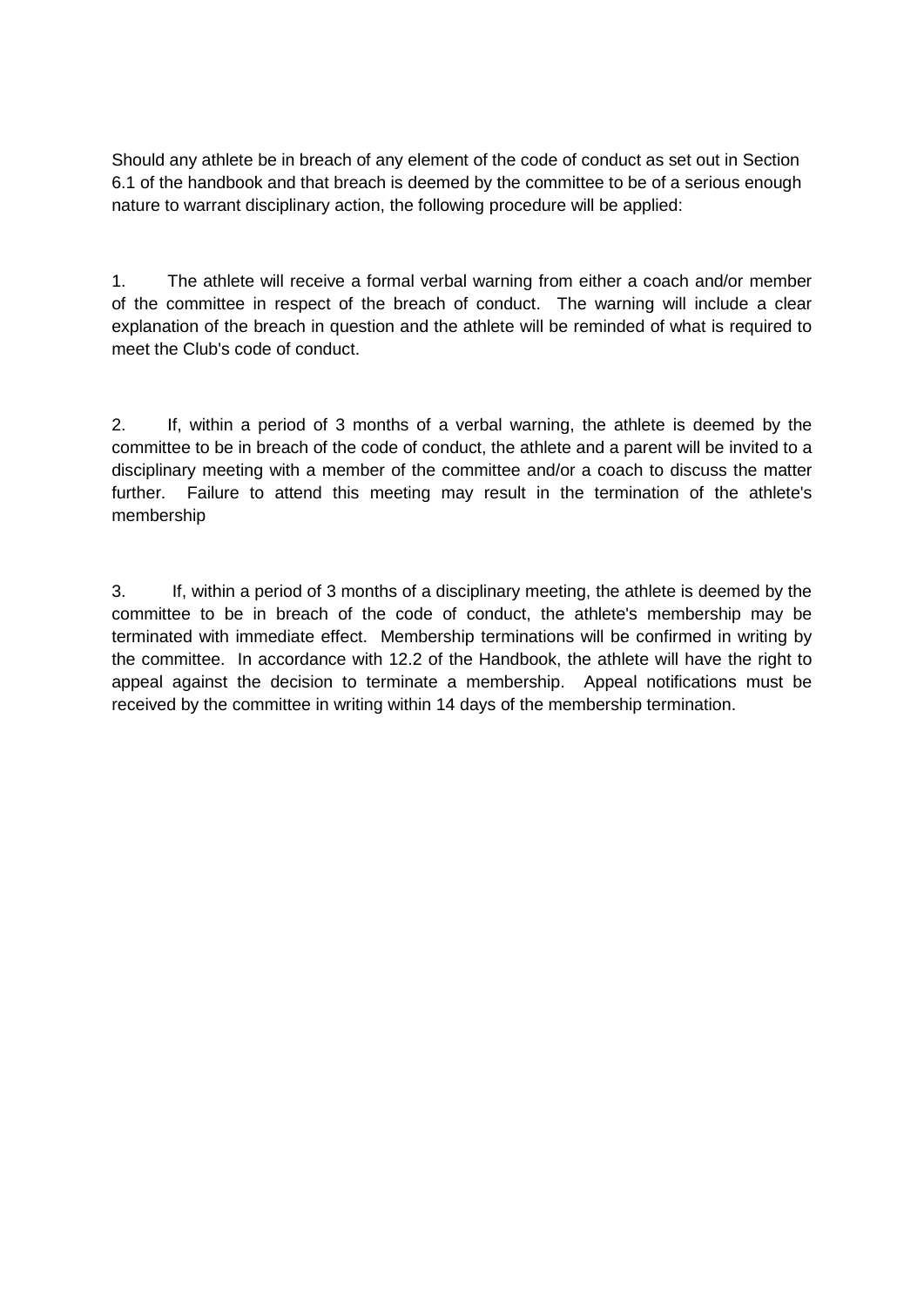

# **6.1 Codes of Conduct for Athletes**

EN has Codes of Conduct across all aspects of the sport, which is driven by its' core values of leadership, integrity, teamwork and excellence. Our codes require the highest standards of conduct from everyone involved in Netball to ensure that their behaviour and actions meet the values and standards expected of them at all times.

# **6.1.1 As an athlete I will:**

- be affiliated to EN and comply with all rules, regulations and requirements of the sport including any leagues and competitions in which I participate
- respect the rights, dignity and worth of all people involved in netball, regardless of gender, marital status, race, colour, disability, sexuality, age, occupation, religion or political opinion
- not abuse or misuse any relationship of trust, or position of power, or influence held by me within my team, club, League, County, Regional or National Association
- always conduct myself in an appropriate manner
- cooperate with my Coaches, team mates, Officials and Administrators
- never argue with an official during a game
- control my temper; I understand that verbal, emotional and physical abuse of Officials, Coaches, Spectators or other athletes, or deliberately distracting or provoking an opponent is not acceptable or permitted behaviour in netball
- treat all athletes with respect, never bully or take unfair advantage of another athlete
- work equally hard for myself and my team, show my determination and passion to learn and do well
- display modesty in victory and graciousness in defeat
- comply with all anti-doping policies and regulations
- abide by any disciplinary sanctions that might be imposed on me
- promote this code of conduct to other athletes, especially those new to the sport of netball

# $\mathfrak{D}$

# **6.1.2 I will not:**

- consume alcoholic drinks, or illegal substances, or smoke either immediately prior to or whilst playing
- wager on any match or at any event where I am playing
- offer or attempt to offer, or accept either directly or indirectly, any consideration whatsoever with a view to influencing the result of any match
- use Social Media technology to bring the game into disrepute or make an inappropriate comment about a fellow athlete, Coach, Official, volunteer or the NGB.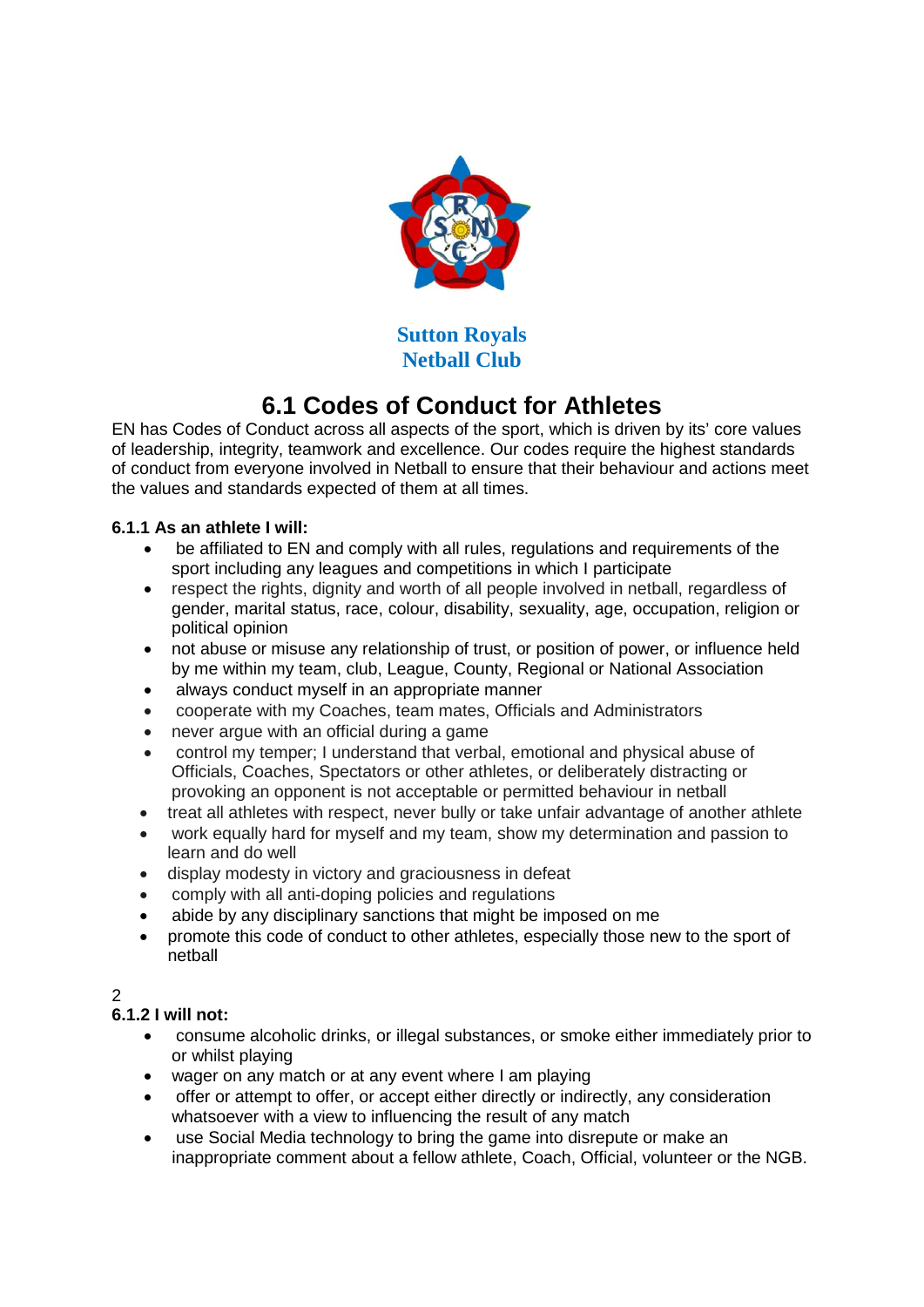

# **6.2 Codes of Conduct for Coaches**

EN has Codes of Conduct relating to all aspects of the sport that is driven by its' core values of leadership, integrity, teamwork and excellence. Our codes require the highest standards of conduct from everyone involved in netball to ensure that their behaviour and actions meet the values and standards expected of them at all times.

# **6.2.1 As a Coach I will:**

- be affiliated to EN and comply with all rules, regulations and requirements of the sport including any leagues and competitions
- respect the rights, dignity and worth of all people involved in netball, regardless of gender, marital status, race, colour, disability, sexuality, age, occupation, religion or political opinion
- not abuse or misuse any relationship of trust or position of power or influence held by me within my Team, Club, League, County, Regional or National Association
- always conduct myself in an appropriate manner
- treat all athletes, Coaches and Officials with respect, never bully or take unfair advantage
- control my temper; I understand that verbal, emotional, and physical abuse of coaches, athletes, spectators, or other officials is not acceptable or permitted behaviour in netball
- be a positive role model for netball by acting in a way that projects a positive image of coaching and being fair, considerate and honest with athletes
- display high standards in my language, manner, punctuality, preparation and presentation ensuring that an athlete's time spent with me is a positive experience
- provide athletes with planned and structured training programmes appropriate to their needs and goals, ensuring equal attention and opportunities are available to all
- accurately represent personal coaching qualifications, experience and competence
- keep up to date with the latest coaching practice and developments by taking up further coach education and other personal and professional development opportunities
- ensure that the training and/or competition environment is safe and appropriate for the age, physical and emotional maturity, experience and ability of the athletes
- provide a modified training programme for sick and injured athletes and encourage them to seek medical advice where required
- exercise reasonable care and skill when carrying out my duties
- comply with all anti-doping policies and regulations
- abide by the "safeguarding best practice guidelines" for children and young people
- promote this code of conduct to other coaches especially those new to the sport of netball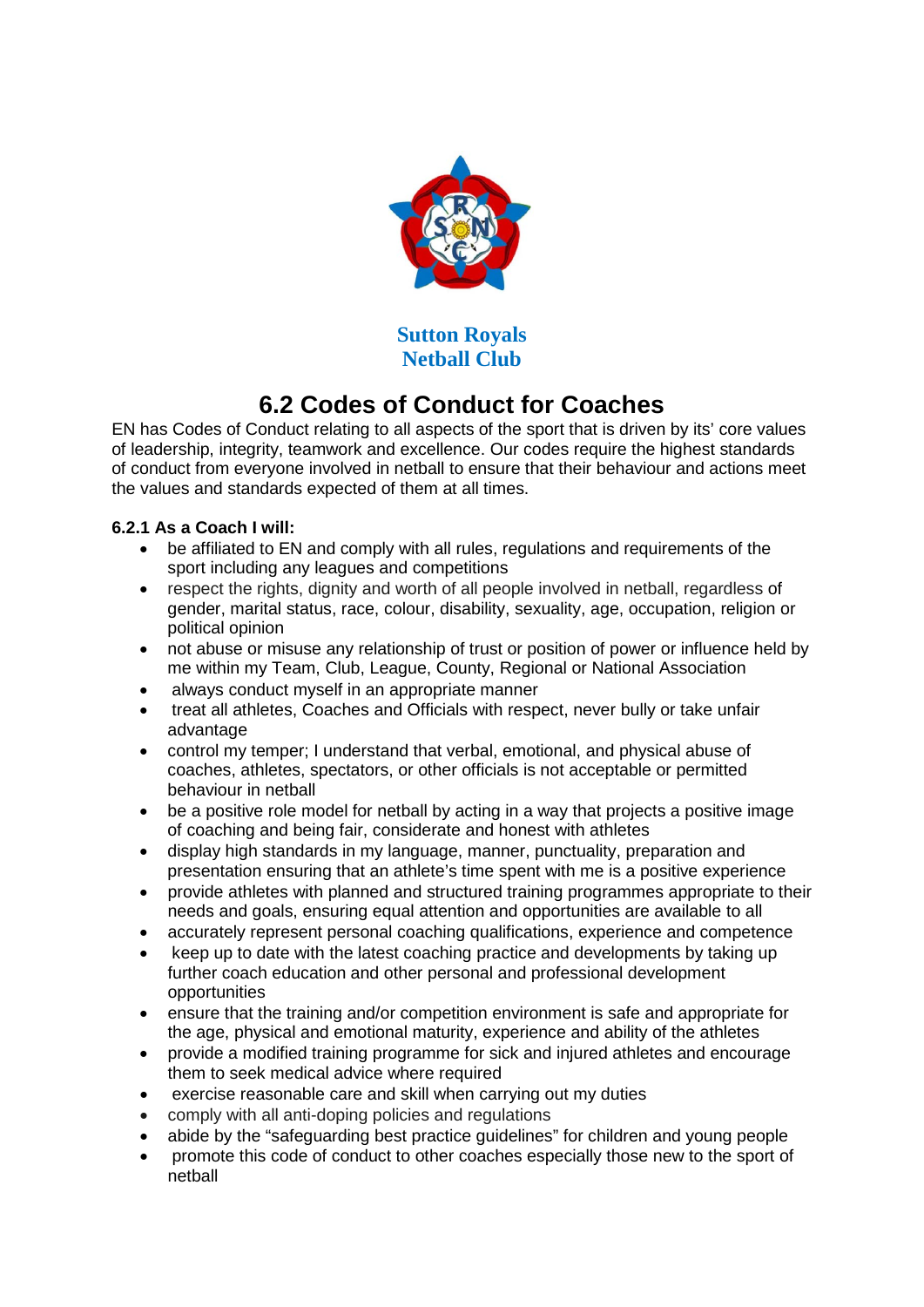# **6.2.2 I will not:**

- consume alcoholic drinks or illegal substances or smoke around athletes
- wager on any match or at any event where I am coaching
- offer or attempt to offer, or accept either directly or indirectly, any consideration whatsoever with a view to influencing the result of any match
- disclose any confidential information relating to athletes without their prior consent
- use Social Media technology to bring the game into disrepute or make an inappropriate comment about a fellow Coach, athlete, Official, volunteer or the NGB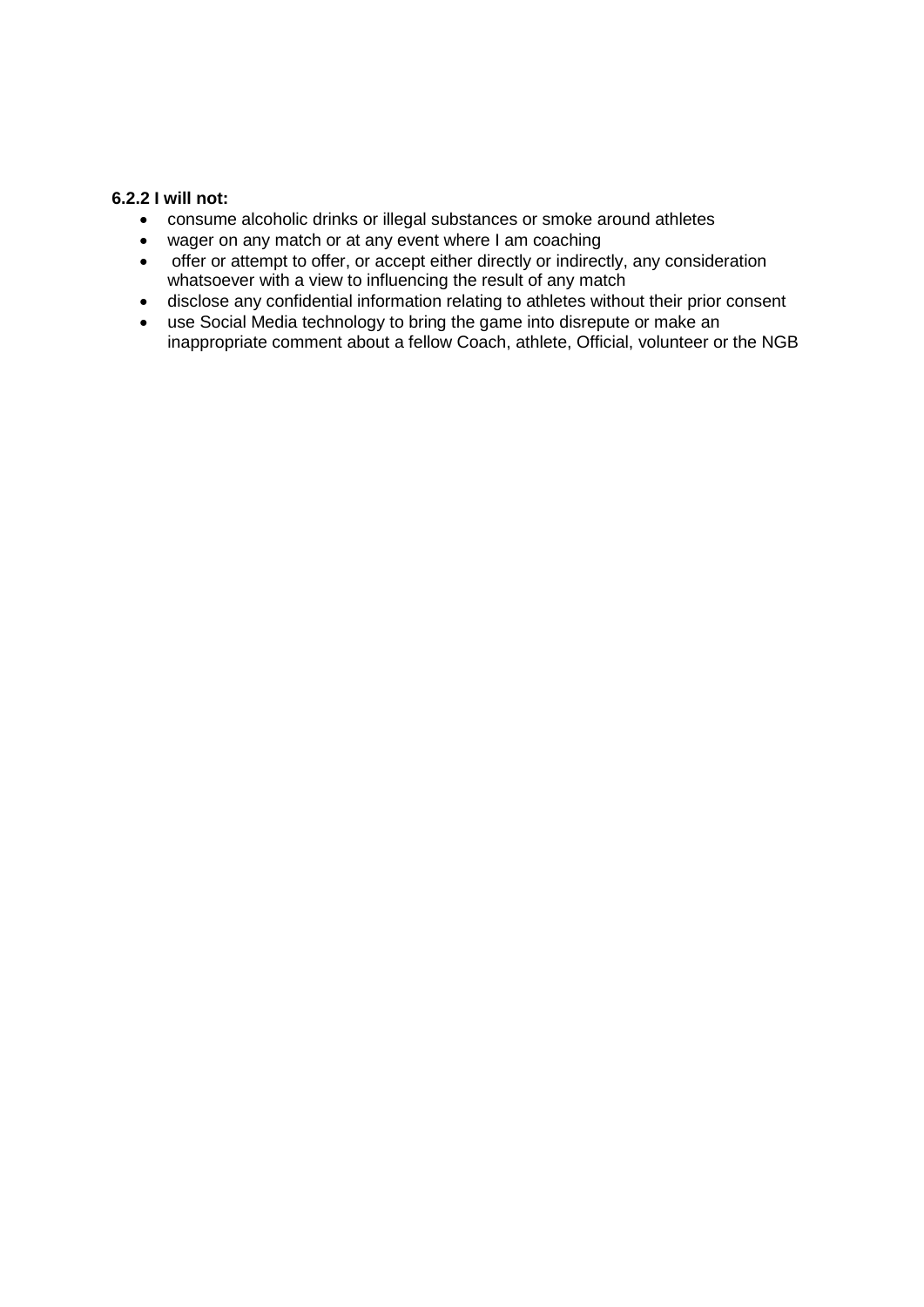

# **6.6 Codes of Conduct for Volunteers**

EN has Codes of Conduct across the sport which is driven by its' core values of leadership, integrity, teamwork and excellence. Our codes require the highest standards of conduct from everyone involved in netball to ensure that their behaviour and actions meet the values and standards expected of them at all times.

# **6.6.1 As a volunteer I will:**

- adhere to the code of conduct for volunteers
- be appropriately dressed whenever I volunteer
- listen to and cooperate with my volunteer organiser
- ensure that I follow instructions and comply with any Health and Safety regulations that apply to the volunteer role that I am undertaking
- abide by the "safeguarding best practice guidelines" when volunteering with children and young people
- exercise self-control; I understand that verbal, emotional and physical abuse of Officials, Coaches, spectators, athletes or other volunteers is not acceptable or permitted behaviour in netball
- respect the rights, dignity and worth of all people involved in netball, regardless of gender, marital status, race, colour, disability, sexuality, age, occupation, religion or political opinion
- always conduct myself in an appropriate manner
- promote this code of conduct to other volunteers, especially those new to the sport

# **6.6.2 I will not:**

- consume alcoholic drinks or illegal substances or smoke either immediately prior to or whilst volunteering
- use Social Media technology to bring the game into disrepute or make an inappropriate comment about a fellow volunteer, coach, official, athlete or the NGB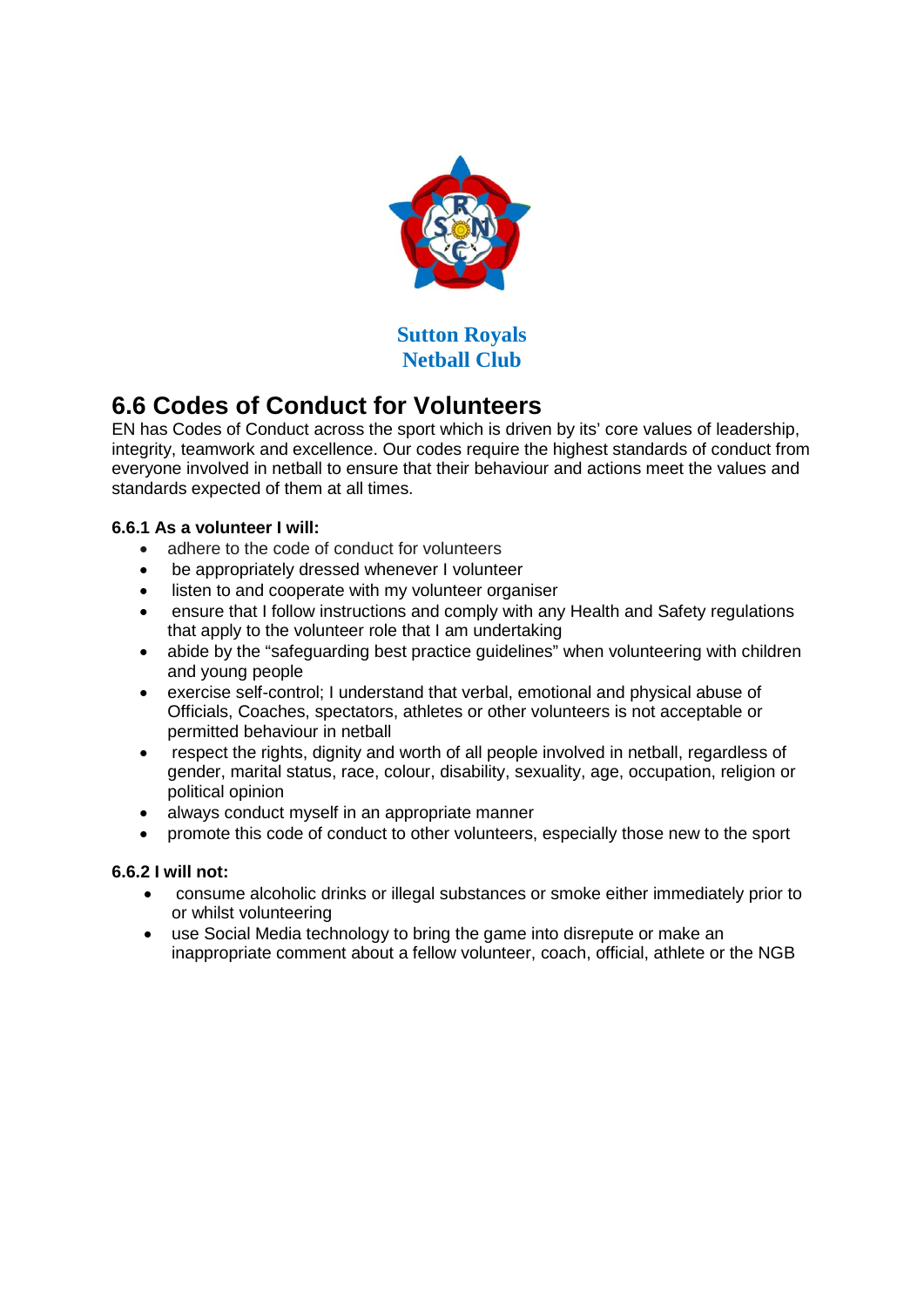

# **6.8 Codes of Conduct for Parents & Carers**

EN has Codes of Conduct across the sport which is driven by its' core values of leadership, integrity, teamwork and excellence. Our codes require the highest standards of conduct from everyone involved in netball to ensure that their behaviour and actions meet the values and standards expected of them at all times. The enjoyment and safety of your child when they are involved in a netball activity is of paramount importance to EN. Every child will be encouraged and asked to ensure that their behaviour

and actions meet the values and standards expected of them at all times. As parents, you are also asked to support our Codes of Conduct and embrace the spirit of our game.

# **6.8.1 As a parent I will***:*

- encourage my child to play within the rules and respect officials' and coaches' decisions and never argue
- support my child's efforts and performance, give positive comments that motivate and encourage continued effort and learning
- understand that competition is about winning and losing so results are always accepted without undue disappointment
- turn losing into winning by helping my child work towards skill improvement and good sportsmanship
- remember that children learn best by example so I will applaud good plays by both my child's team and their opponents
- thank the Coaches, Officials and other volunteers who give their time for my child
- help when asked by a Coach or Official
- respect the rights, dignity and worth of all people involved in the game, regardless of gender, marital status, race, colour, disability, sexuality, age, occupation, religion or political opinion
- read the rules of the sport to understand better what I am watching and discussing with my child
- promote this code of conduct to other parents, carers and supporters

# **6.8.2 I will not:**

- pressure my child in any way  $-1$  know that this is their sport not mine
- use inappropriate language, harass athletes, Coaches, Officials or other spectators
- criticise or ridicule my child's performance for making a mistake or losing after the game
- force my child if unwilling to participate in the sport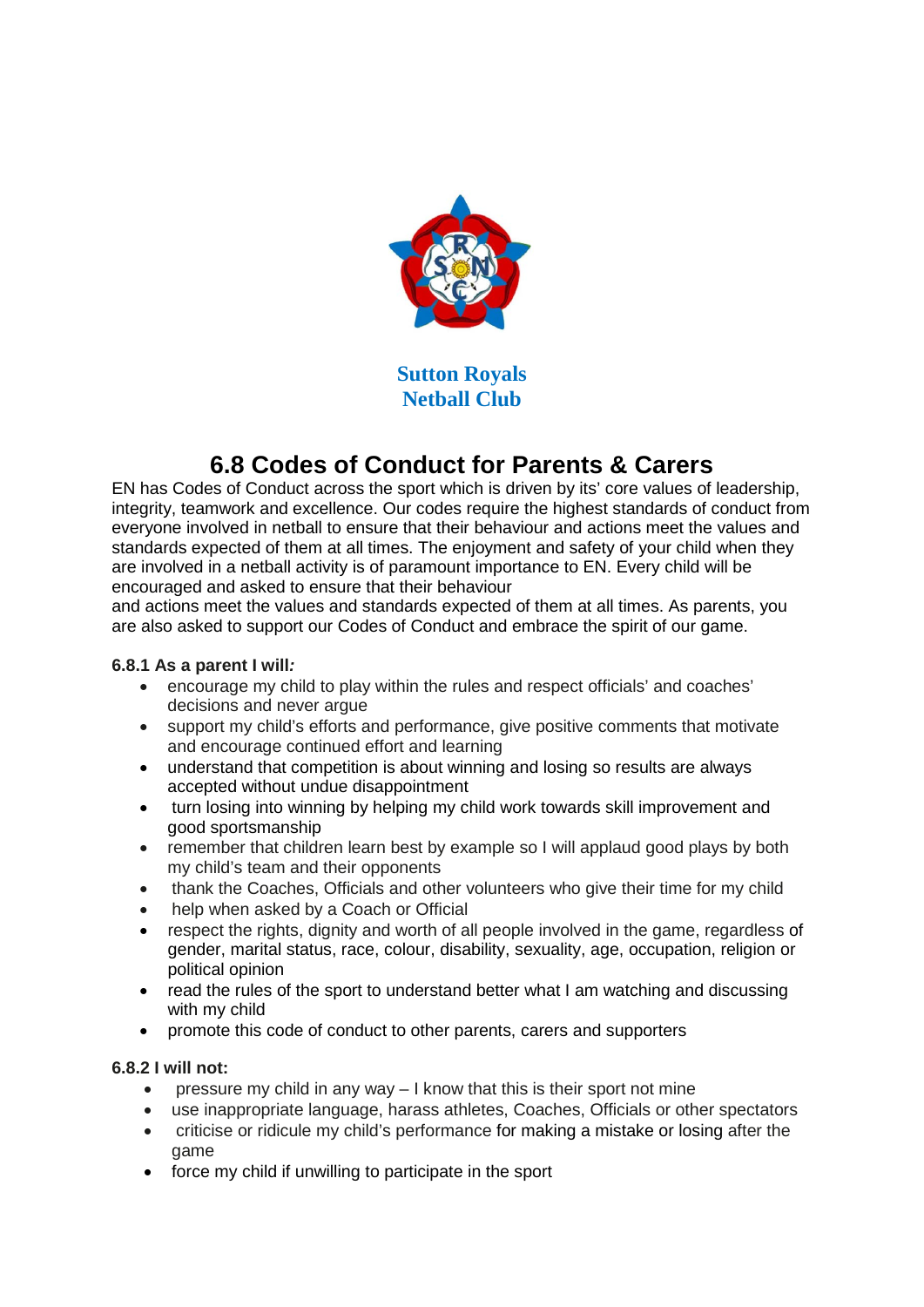- arrive at a netball activity under the influence of alcohol or drugs
- use Social Media technology to bring the game into disrepute or make an inappropriate comment about an athlete, coach, official, volunteer or the NGB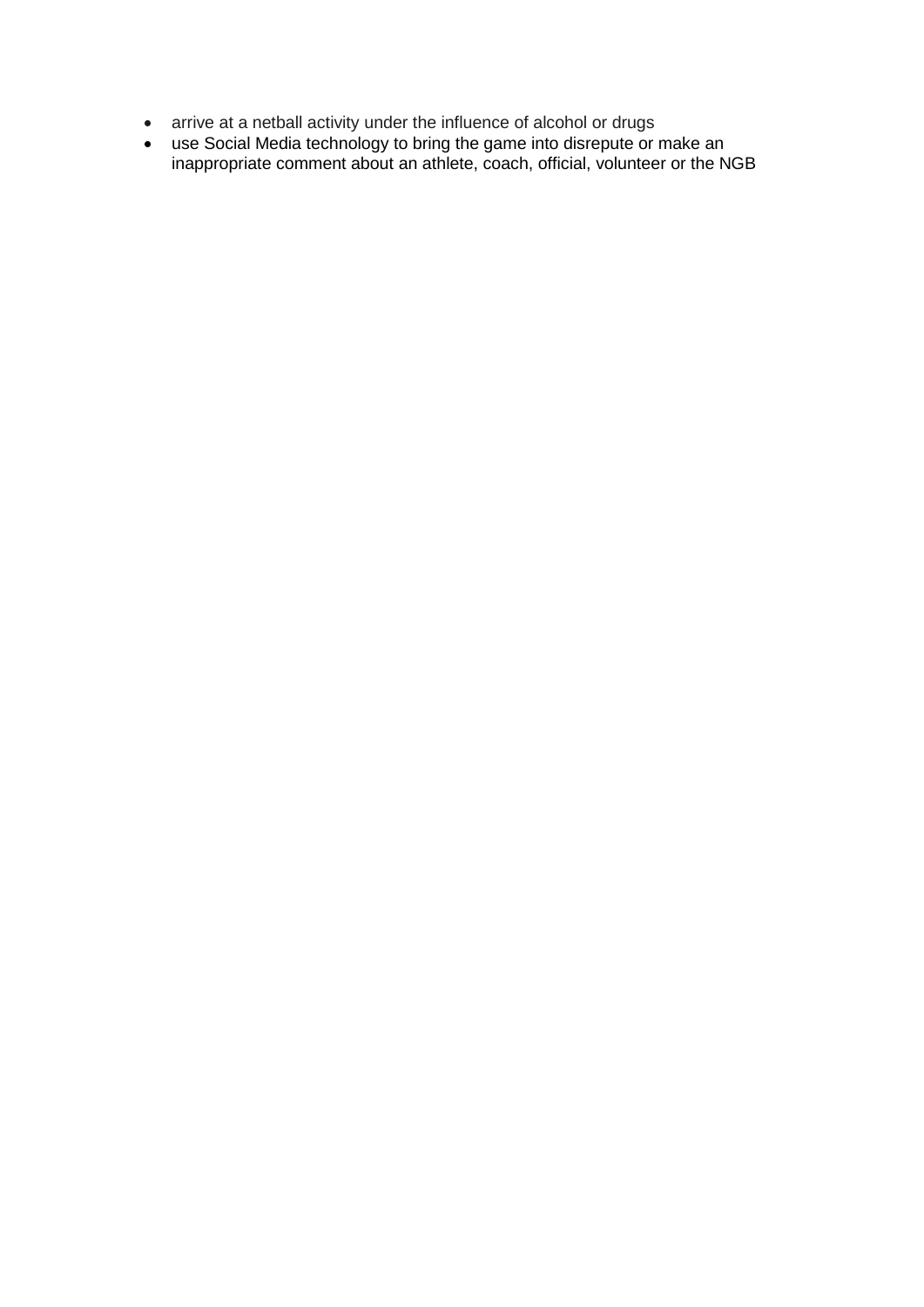

## **Policy on the Taking and Use of Photographic and Recorded Images of Young People**

Sutton Royals Netball Club adopts England Netball's policy for the taking and use of photographic and recorded images of young people and works in accordance with the following statement:

### **Introduction**

Sutton Royals NC is committed to providing a safe environment for young people under the age of 18. Included in this commitment is ensuring that all necessary steps are taken to protect young people from the inappropriate use of their images in resources and media publications, on the Internet, and elsewhere.

Photographic and recorded images can be used as a means of identifying young people if accompanied by personal information. This has the potential to make a young person vulnerable to individuals seeking to 'groom' young people for abuse. Additionally, images can be used or adapted for inappropriate use. There is evidence of adapted sporting images being used on websites displaying images of child abuse.

## This policy covers the following key areas:

- the taking and/or publishing of photographic and recorded images of young people
- the use of photographic or record image equipment at netball events
- the use of photographic or recorded image equipment as a coaching aid.

## **Photographic or Recorded Images**

This includes images or recorded images using a camera, digital camera, video recorder, mobile phone or personal digital assistant devices (PDA).

## **Obligations Under this Policy**

Everyone within Sutton Royals NC must act in accordance with the general principles in England Netball's Safeguarding and Protecting Young People Policy and the principles set out in this policy for taking and use of photographic and recorded images of young people.

In addition, Sutton Royals NC adopts and implements this policy relating to the taking and use of photographic and recorded images of young people in netball, in accordance with the general principles in England Netball's Safeguarding and Protecting Young People Policy, and in accordance with this particular policy and principles together with the supporting good practice guidance.

#### **How England Netball Can Help**

England Netball is committed to supporting its affiliated clubs and associations to implement policies through the provision of appropriate access to education and training, and supporting documentation.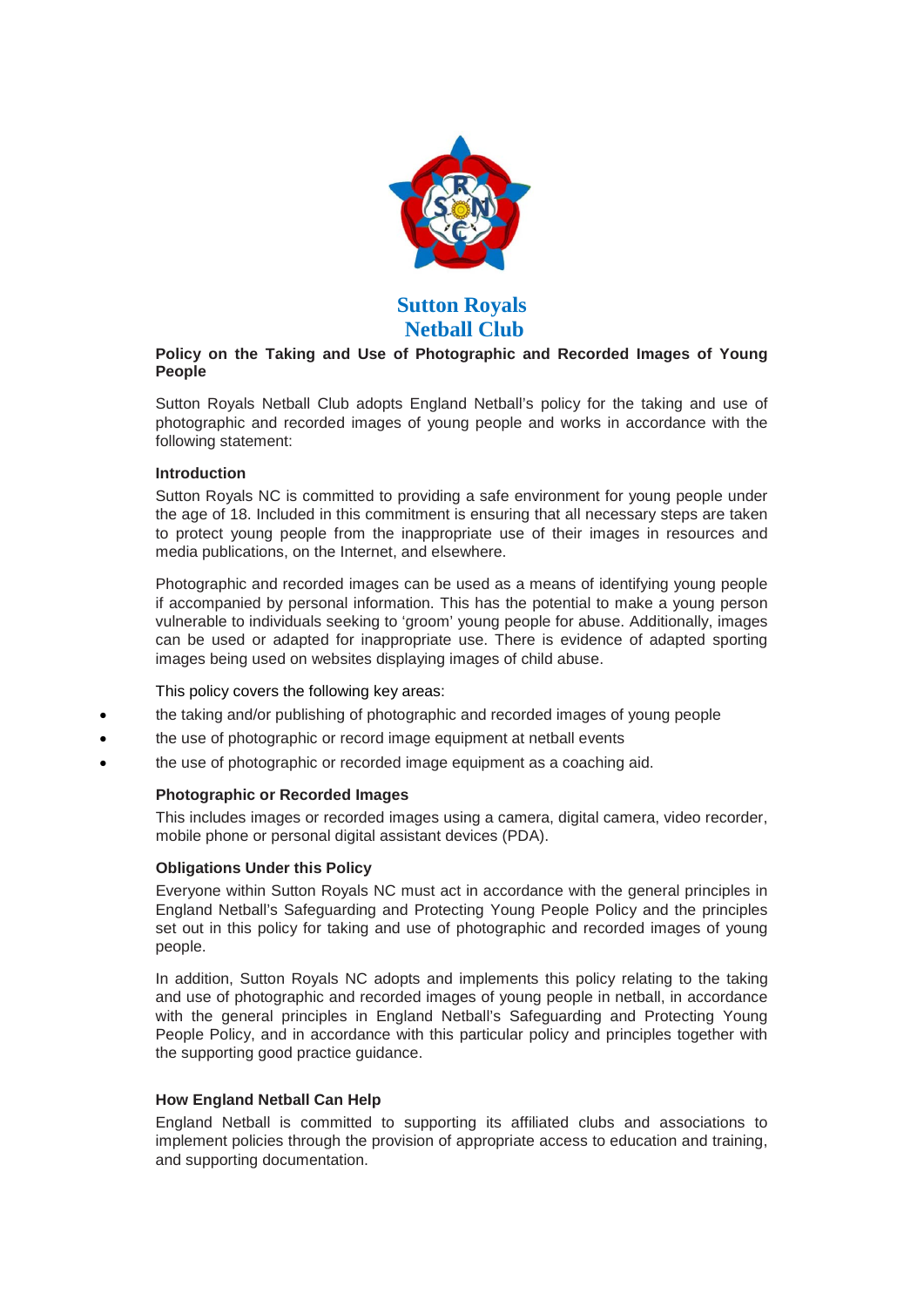England Netball is also committed to ensuring that concerns relating to the misuse of photographic or recorded images of young people in netball are taken seriously and acted upon swiftly and appropriately. To achieve this, England Netball has developed procedures for reporting concerns. England Netball may refer concerns to the relevant statutory agencies, instigate proceedings under its own Safeguarding and Protecting of Young People Complaints and Disciplinary Regulations, or refer the matter to a club or association for resolution as appropriate.

## **Principles**

- Everyone within Sutton Royals NC should have an understanding of the issues relating to taking and use of photographic and recorded images of young people and what England Netball's policy is on this.
- Parents and young people have a right to decide whether young people's images are to be made, and how those images may be used.
- In accordance with good practice guidance for netball activities and events, parents and young people must provide written consent for young people's images to be taken and used. There may be legitimate reasons for denying consent i.e. subject to legal restrictions.
- A registration process should be used for photographers in accordance with the good practice guidance on photography and recorded images. This will help deter those wishing to take photographs or recorded images for inappropriate use.
- Images should convey the best principles and aspects of netball, such as fairness and fun.
- Care should be taken to ensure that images are not sexual or exploitative in nature, nor open to obvious misinterpretation and misuse.
- All images of young people should be securely stored to avoid inappropriate use.
- In the case of images used on websites, particular care must be taken to ensure that no identifying details facilitate contact with a young person by a potential abuser.
- Where used for coaching purposes, players and their parents should be made aware that this is part of the coaching programme and be clear of the purpose of filming as a coaching aid.
- Suspected inappropriate taking of photographic or recorded images should be challenged and reported.

When assessing the potential risks in the use of images of players, the most important factor is the potential of inappropriate use of images of young people. Awareness of the risks, and taking appropriate steps, can reduce the potential for misuse of images.

## **Taking and Use of Photographic and Recorded Images of Young People**

#### **Definition**

Photographic images and video images includes the use of cameras, digital cameras, video recorders, mobile phones and personal digital assistant devices (PDA).

#### **Introduction**

England Netball is committed to providing a safe environment for children/young people under the age of 18. Essential to this commitment is to ensure that all necessary steps are taken to protect children/young people from the inappropriate use of their images in resource and media publications, on the Internet, and elsewhere.

Photographs can be used as a means of identifying children and young people when they are accompanied with personal information, for example – this is X who is a member of Hometown Netball Club who likes Westlife and supports Manchester United. This information can make a child vulnerable to an individual who may wish to start to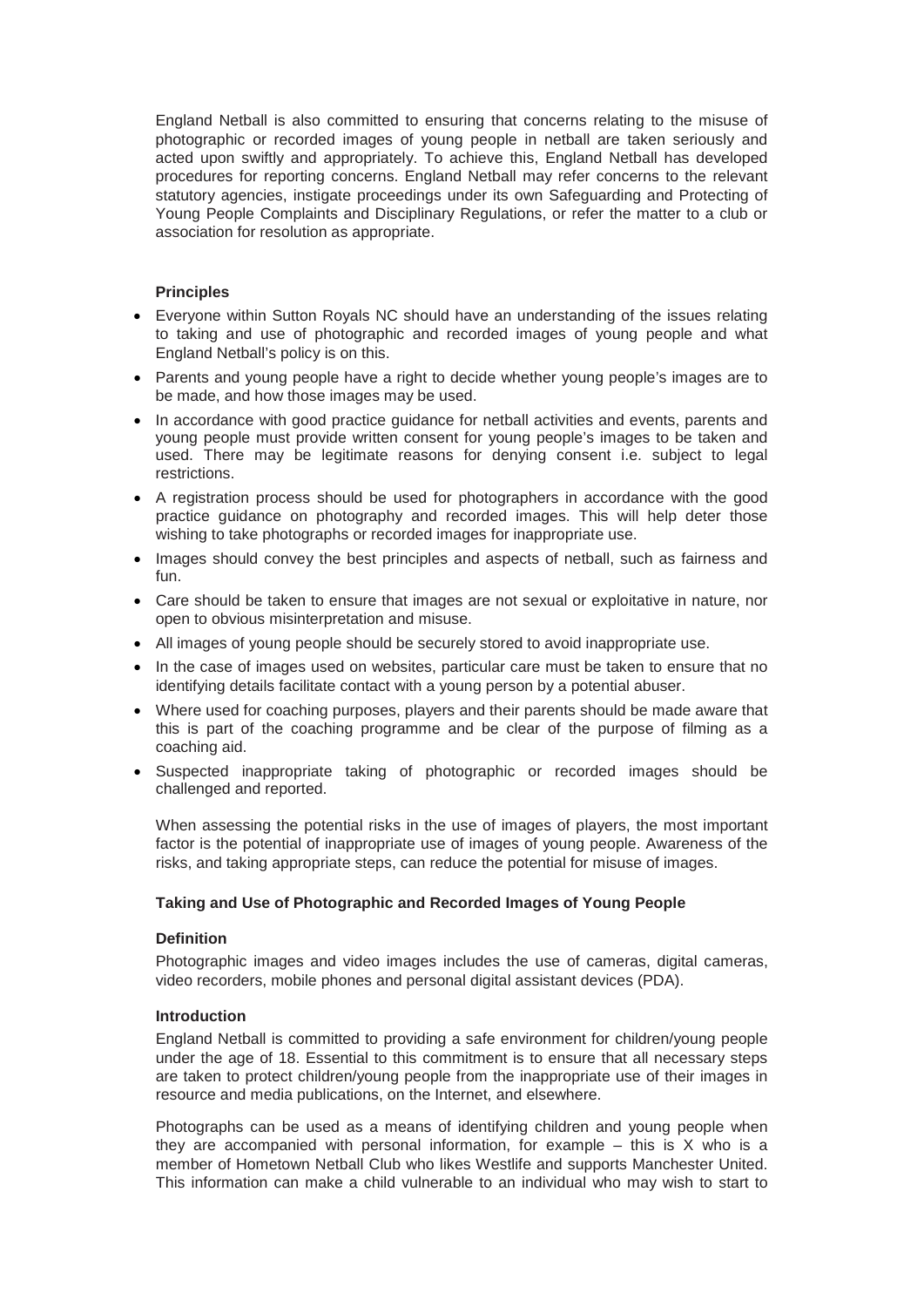'groom' that child for abuse.

Secondly, the content of the photo can be used or adapted for inappropriate use. While this is in netball, there is evidence of adapted material from legitimate sources finding its way onto child pornography sites. Netball clubs, counties and regions therefore need to develop a policy in relation to the use of images of children/young people on their websites and in other publications.

When assessing the potential risks in the use of images of players, the most important factor is the potential of inappropriate use of images of children. If your club/county/region are aware of the potential risks, and take appropriate steps, the risk can be reduced.

These guidelines focus on the following key areas:

- the publishing of photographic and/or recorded images of children/young people
- the use of photographic filming equipment at netball events
- the use of video equipment as a coaching aid.

### **Key Principles**

England Netball adopt the following key principles:

- The interests and welfare of children taking part in netball are paramount.
- Parents/carers and children have a right to decide whether children's images are to be taken, and how those images may be used.
- Parents/carers and children must provide written consent for children's images to be taken and used.
- Images should convey the best principles and aspects of netball, such as fairness and fun.
- Care should be taken to ensure that images are not sexual or exploitative in nature, nor open to obvious misinterpretation and misuse.
- Images should only be taken by authorised persons, as agreed in the protocol for a particular event.
- All images of children should be securely stored.
- In the case of images used on websites, particular care must be taken to ensure that no identifying details facilitate contact with a child by a potential abuser.

## **Publishing Images – Easy Rules to Remember**

- Ask for written permission from the player and parent/carer/s to take and use their image. This ensures that they are aware of the way the image is intended to be used to represent the sport. The Consent Form is one way of achieving this.
- If the player is named, avoid using their photograph.
- If a photograph is used, avoid naming the player. NEVER publish personal details (e.g. email addresses, telephone numbers, addresses etc) of a child/young person.
- Only use images of players in suitable dress (tracksuit, on-court clothing i.e. tshirt/shorts/skirt or off-court clothing) to reduce the risk of inappropriate use. Try to focus on the activity rather than a particular child.
- Where possible use photographs that represent the broad range of children/young people taking part in netball. This might include:

– ethnic minority communities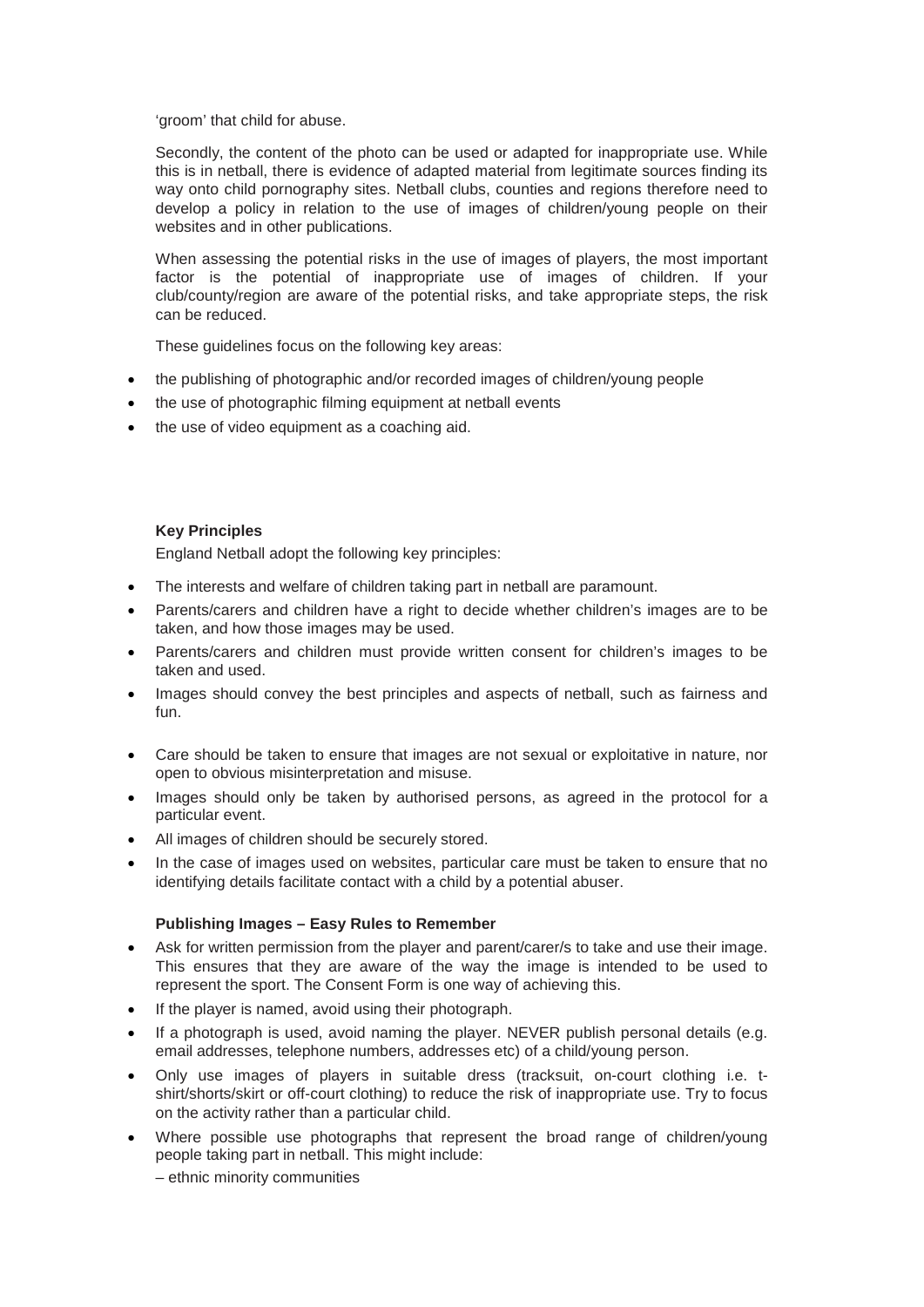- disabled young people or children
- girls with hair covered e.g. baseball cap or a scarf.
- Ensure that images reflect positive aspects of children's involvement in netball (enjoyment/competition etc).

#### **Use of Photographic Filming Equipment at Netball Events**

England Netball does not wish to prevent parents, carers or other spectators being able to take legitimate photographs or video footage of competitors. However, there is evidence that certain individuals will visit sporting events to take inappropriate photographs or video footage of children/young people. All clubs, counties and regions should be vigilant about this possibility. Any concerns during an event should be reported to the Club/Regional Safeguarding Officer or the Event Organiser.

#### **Action and Implementation**

When planning an event an accreditation procedure should be developed.

- Develop a system to record individuals' name and address and club.
- Professionals are required to register prior to the event and their identification details also recorded.
- Ideally identification details should be checked with the issuing authority prior to the event.
- On registering, organisers of events should issue an identification label on the day, which can serve to highlight those who have accreditation.
- Where regular events occur, the identifying label should be changed to prevent unofficial replication.
- Professional photographers/filming/video operators wishing to record the event should seek accreditation with the event organiser by producing their professional identification for the details to be recorded.
- Ideally they should request this at least 5 working days before the event.
- Students or amateur photographers/film/video operators wishing to record the event should seek accreditation with the event organiser by producing their student or club registration card and a letter from their club/educational establishment outlining their motive for attending the event.
- All other spectators wishing to use photographic/film/video equipment with a telescopic or zoom lens should register their intent with the organiser of the event.

#### **Use of Video as a Coaching Aid**

The use of video equipment can be a valuable coaching aid provided the following is considered:

- Players and their parents should be aware that this is part of the coaching programme and clear of the purpose of filming as a coaching aid.
- Care should be taken in the storing of coaching films to avoid inappropriate use.
- Seek written permission from the player and parent for the use of photography and video analysis.
- When filming, ensure that there is an appropriate approved adult from the club present.

## **Consent Form**

**Use of Photographic and Video Images of Children/Young People Under the Age of**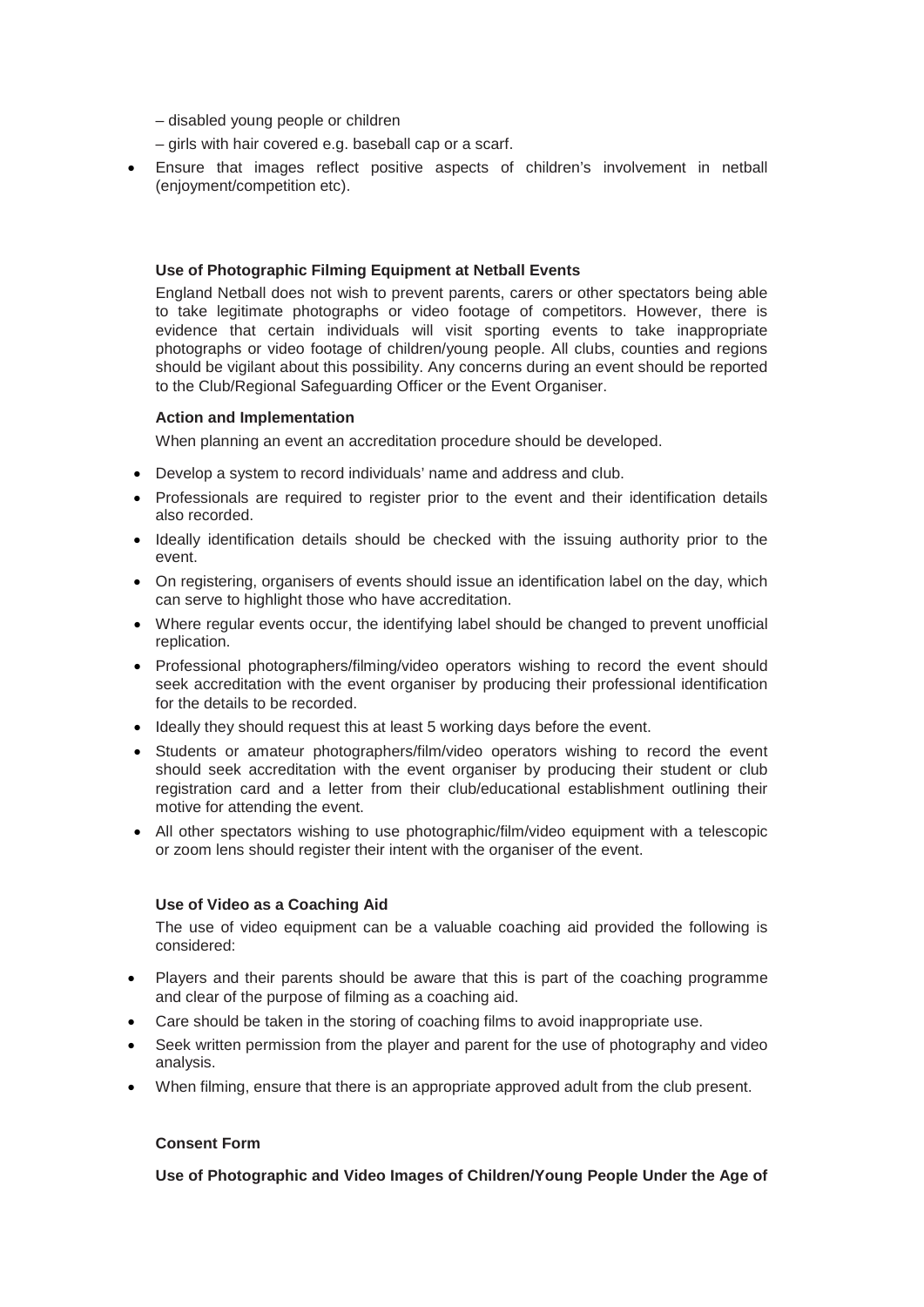#### **Policy Statement**

Sutton Royals NC is committed to providing a safe environment for children/young people under the age of 18 to participate in netball. Essential to this commitment is to ensure that all necessary steps are taken to protect children/young people from the inappropriate use of photographic images.

Sutton Royals NC have adopted the following good practice guidelines issued by England Netball:

#### **Publishing Images**

Through the use of a Consent Form, we will ask for the permission of young players and their parents/carers to take and use their image.

- If a player is named, we will avoid using their photograph.
- If a photograph is used, we will avoid naming the player.
- We will NEVER publish personal details (email addresses, telephone numbers, addresses etc) of a child/young person.
- We will only authorise the use of images of players in suitable dress (tracksuit, on-court clothing i.e. t-shirt/shorts/skirt, off-court clothing).

### **Use of Photographic Filming Equipment at Netball Events**

Sutton Royals NC will:

- inform players and parents that a photographer will be in attendance at an event and ensure they consent to both the taking and publication of films or photographs
- require parents, spectators and authorised photographers (e.g. press) to register at an event if they wish to use any photographic equipment including mobile phones with photographic technology
- issue an identification pass which must be worn and clearly visible at all times during the event
- not allow unsupervised access to players or one to one photo sessions at events
- not approve or allow photo sessions outside the events or at a player's home
- act on the concerns of any players and parents regarding the inappropriate use of photographic equipment
- inform children/young people and their parents/carers if video equipment is to be used as a coaching aid
- ensure that any photographic images taken and used will be stored safely.

#### **Consent Form for the Use of Photographs or Video (Parents and children)**

Sutton Royals NC recognises the need to ensure the welfare and safety of all young people in sport.

In accordance with our child protection policy we will not permit photographs, video or other images of young people to be taken without the consent of the parents/carers and children.

Sutton Royals NC will follow the guidance for the use of photographs, a copy of which is available from the Club Secretary or Safeguarding Officer.

Sutton Royals NC will take all steps to ensure these images are used solely for the purposes they are intended. If you become aware that these images are being used inappropriately you should inform Sutton Royals NC immediately.

I hereby grant only Sutton Royals NC and their approved agents the right to use the

#### **18**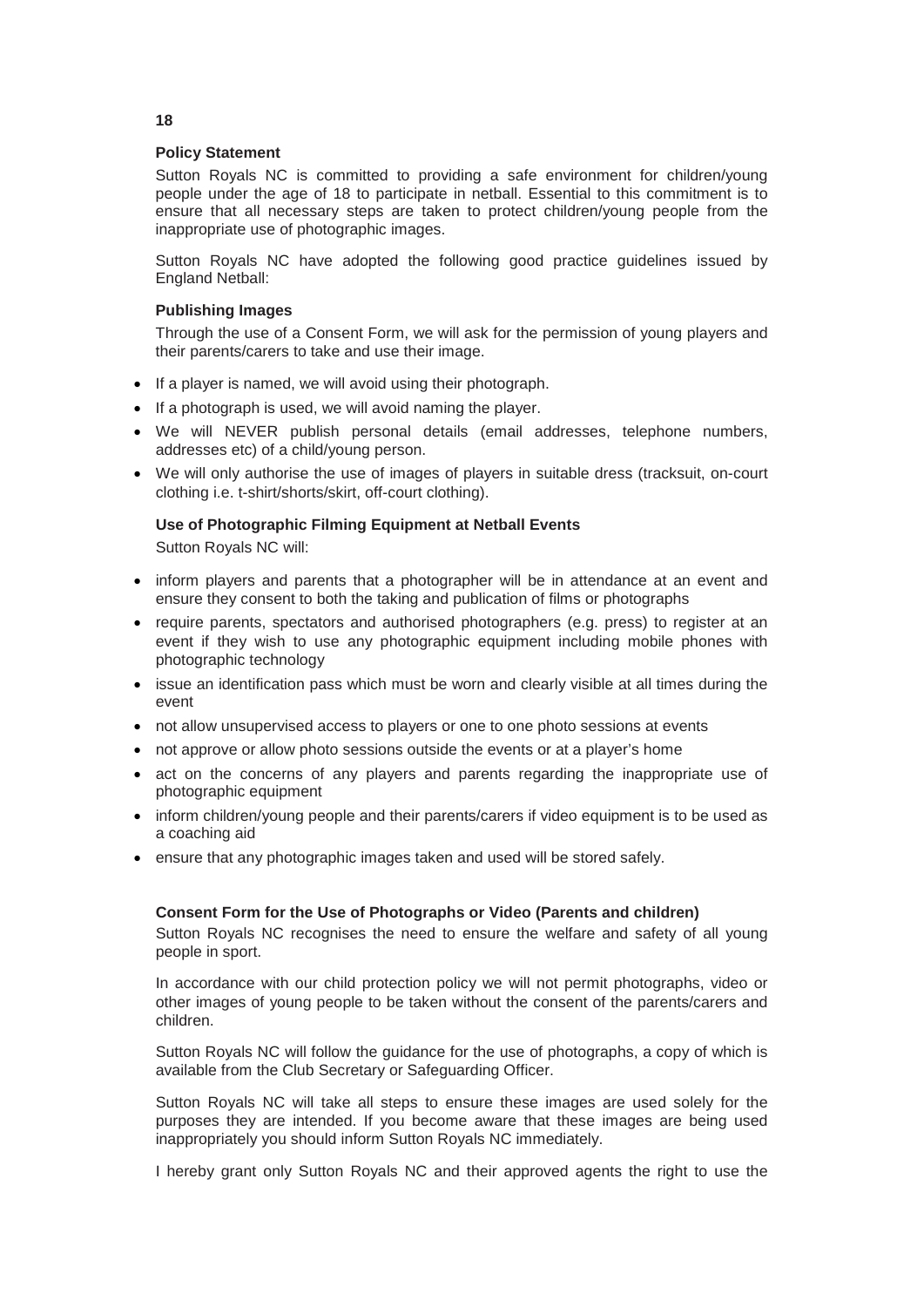images resulting from the above mentioned photo/film shoots. This includes any reproductions or adaptations of the images for all general purposes (newspaper, magazine or other printed promotional articles and including Internet web page content) and at any time, in relation to the work of Sutton Royals NC.



**Sutton Royals Netball Club**

# **Safeguarding Young People in Netball Policy**

Endorsed by

Registered charity Registered charity numbers 216401 and SC037717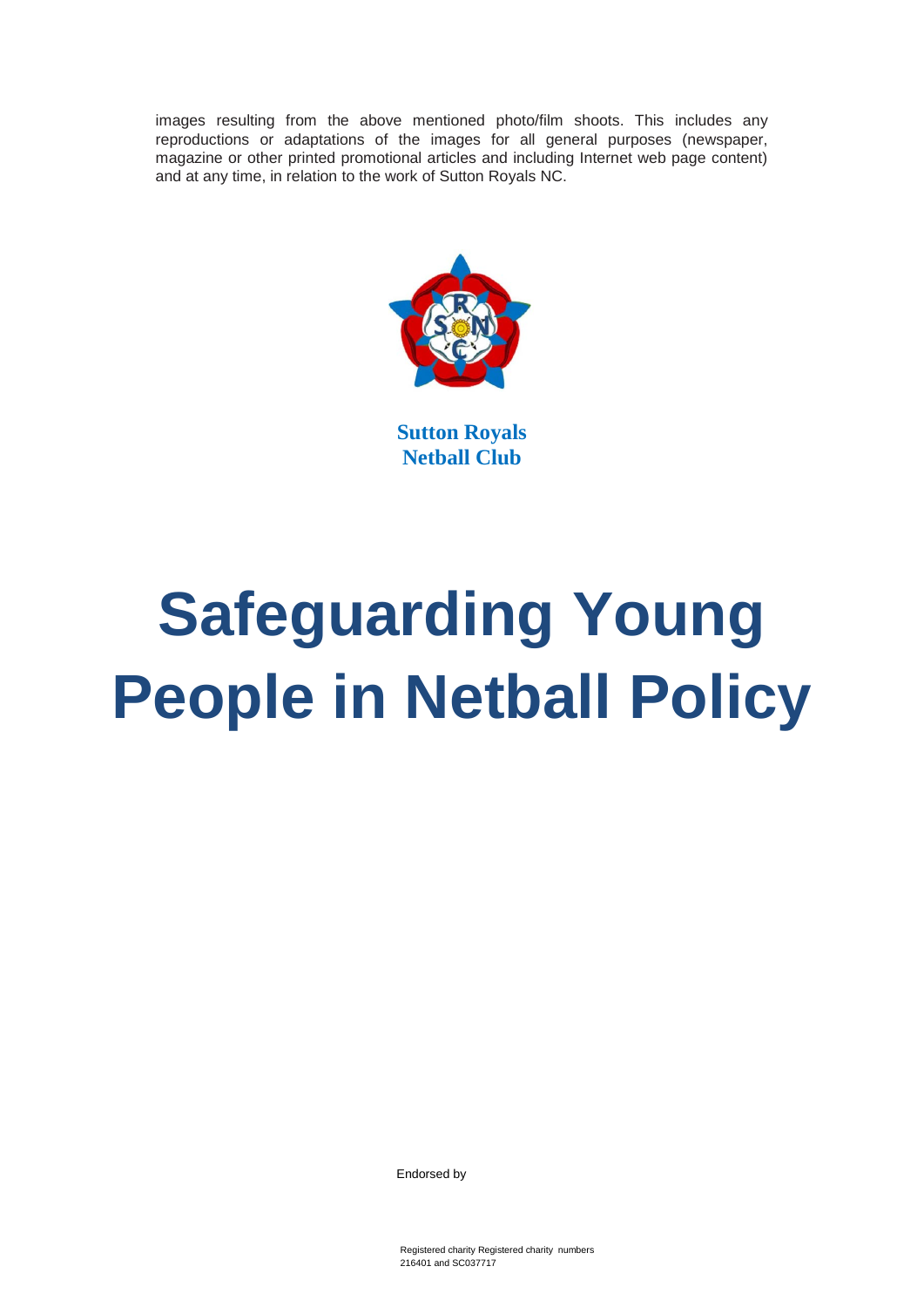

England Netball considers the safety and wellbeing of young people as central to its values. As a governing body we accept our responsibility for providing guidance and support to all members to ensure that netball is enjoyable and safe. We require risk assessments on all people looking to take a role in providing netball to young people and take seriously all concerns regarding their wellbeing or protection from abuse.

## Purpose and Scope

This Policy sets out England Netball's approach to fulfilling its commitment to creating and maintaining a safe and enjoyable environment for the young people who take part in the sport of netball. England Netball requires all members, connected participants and staff to abide by this Policy and all relating procedures and practice.

Everyone has a responsibility for safeguarding the welfare of young people and this is no less the case in netball. Specified people have identified responsibility within the Reporting a Concern process, but they can only act on the information which others provide to them. Understanding how to recognise concerns and how to respond to them, will help make all parts of the Reporting a Concern process more effective.

Some concerns may relate to a young person's general wellbeing, rather than due to them being subject to abuse. England Netball accepts its role in supporting the netball community with offering assistance to these individuals.

Where necessary, England Netball will take Disciplinary Action against any members and connected participants and staff where breach of this Policy or the Codes of Conduct and Disciplinary Regulations is alleged.

This Policy operates in conjunction with the legislation governing safeguarding and protecting young people and England Netball works with external partners to ensure best practice is implemented and adhered to, click here for further information: [Working Together to Safeguard Children.](http://www.workingtogetheronline.co.uk/index.html) It is also to be read in conjunction with the Codes of Conduct, Safeguarding Disciplinary Regulations and all other relevant England Netball policies and procedures.

#### **Definitions**

- **Child Protection in Sport Unit** The Child Protection in Sport Unit (CPSU) is a partnership between the NSPCC, Sport England, Sport Northern Ireland and Sport Wales. In Scotland there is a similar partnership between Children 1st and sportscotland. The Unit was founded in 2001 to work with UK Sports Councils, National Governing Bodies (NGBs), County Sports Partnerships (CSPs) and other organisations to help them minimise the risk of child abuse during sporting activities.
- **Disclosure and Barring Service** the government department responsible for processing the criminal record checks to assist in making safer recruitment decisions. The Disclosure and Barring Service replaced the Criminal Records Bureau and the Independent Safeguarding Authority. When a person is banned from working with young people by England Netball, we are obliged to refer this information to the DBS and they will determine inclusion on the barred list.
- **Lead Child Protection Officer** the person appointed by England Netball to lead on all safeguarding matters, including developing and maintaining safeguarding policies and procedures and advising the netball community on their implementation and application.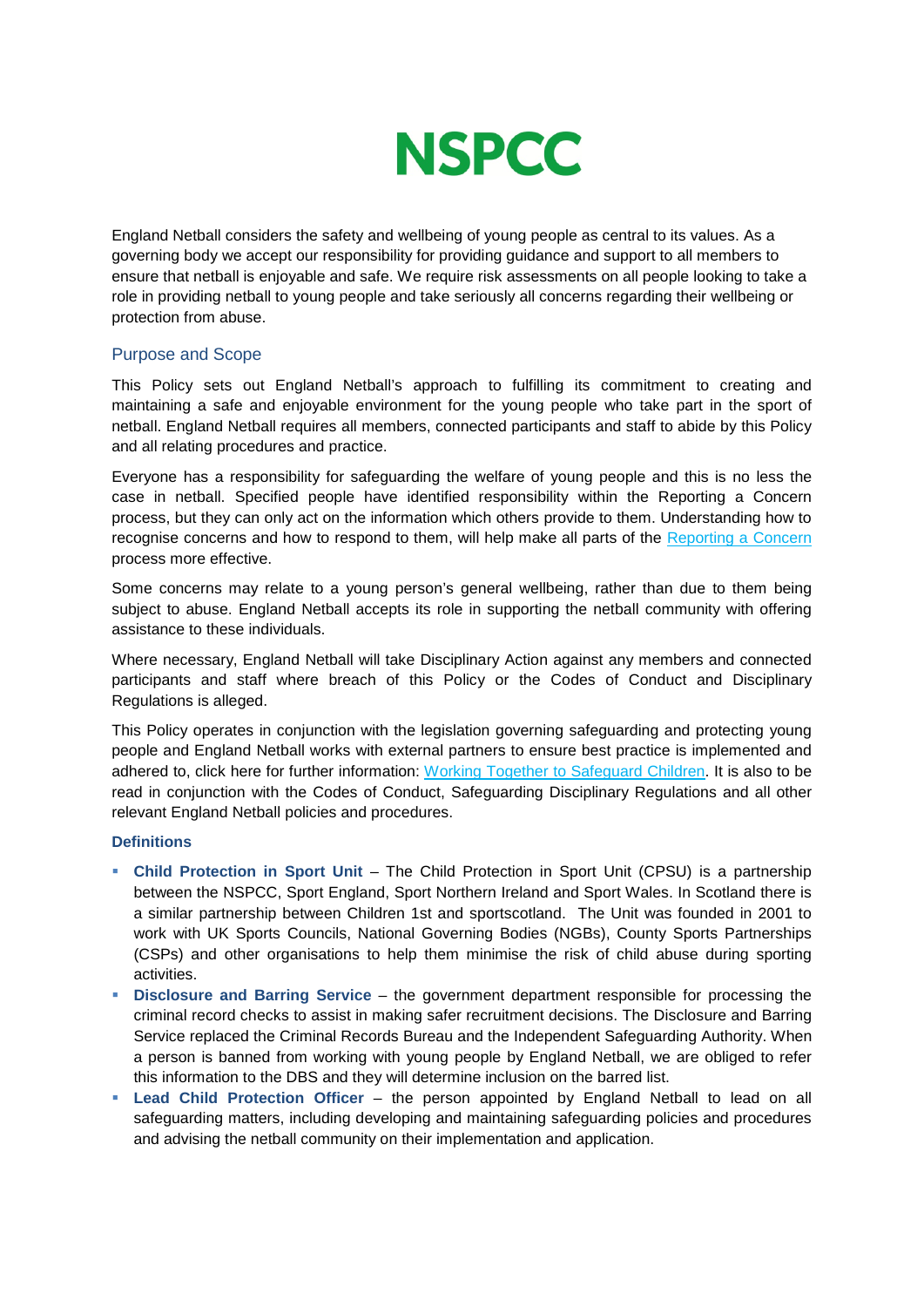- **Local Authority Designated Officer** person appointed by a local authority to be the point of contact for all safeguarding and child protection issues relating to individuals in a position of trust. They are usually based in the local social services child care team.
- **Local Safeguarding Children Board** the key statutory body responsible for co-ordinating the relevant agencies' co-operation in safeguarding and promoting the welfare of young people in their local authority area. Created under the Children Act 2004, they comprise local authorities, health, police and other agencies. They provide local inter-agency guidelines for child protection.
- **National Society for the Prevention of Cruelty to Children** The NSPCC is a charity that specialises in child protection and the prevention of cruelty to young people. It is the only UK young people's charity with statutory powers that enables it to take action to safeguard young people at risk of abuse. The society operates throughout the UK and the Channel Islands.
- **Position of trust** someone who has a position of power or influence over those under 18. Criminal offences of abuse use this definition.
- **Wellbeing** a person's state of mental and physical health and resilience
- **Young person** is defined by England Netball as meaning a person under the age of 18 and over the age of 14. A child is a person under that age of 14. In this Policy young person will mean anyone under the age of 18, unless specified as being a child.

Please refer to the Glossary of Terms for further definitions

## Legislative Framework

This Policy and the guidance which supports it, complies with legislation and will be updated to reflect any changes in the law. Statutory guidance takes precedence over England Netball Policy and we will always work within the requirements of the National Safeguarding Children Board and the police.

The relevant legislation includes:-

- The UN Convention on the Rights of the Child
- The Human Rights Act 1998
- The Children Acts 1989 and 2004
- The Protection of Children Act 1999
- $\blacksquare$  The Police Acts
- Criminal Justice and Court Services Act 2000
- Data Protection Acts 1994 and 1998
- Safeguarding Vulnerable Groups Act 2006
- **Protection of Freedoms Act 2010**
- Caring for the Young and Vulnerable Home Office 1999
- What to do if you are worried a child is being abused Department of Health 2006
- Working Together to Safeguard Children 2013

### What is abuse?

Abuse is a term used to describe the ways in which young people may be harmed by others.

It can happen inside and outside the home, but wherever it happens, everyone has a responsibility to act to protect the child from harm. Abuse results in harm to young people's physical, mental or emotional health and/or development.

It can be committed by an adult or another child/young person, and be by way of an act or a failure to act.

Familiarising yourself with the forms of abuse, and thinking about whether what you see and hear may be a sign that there are causes for concern which fall into one or more of these categories, or that of wellbeing, will help you to an make assessment of when you need to report your concerns. Click here for information on Recognising Signs of Abuse and on how to Report a Concern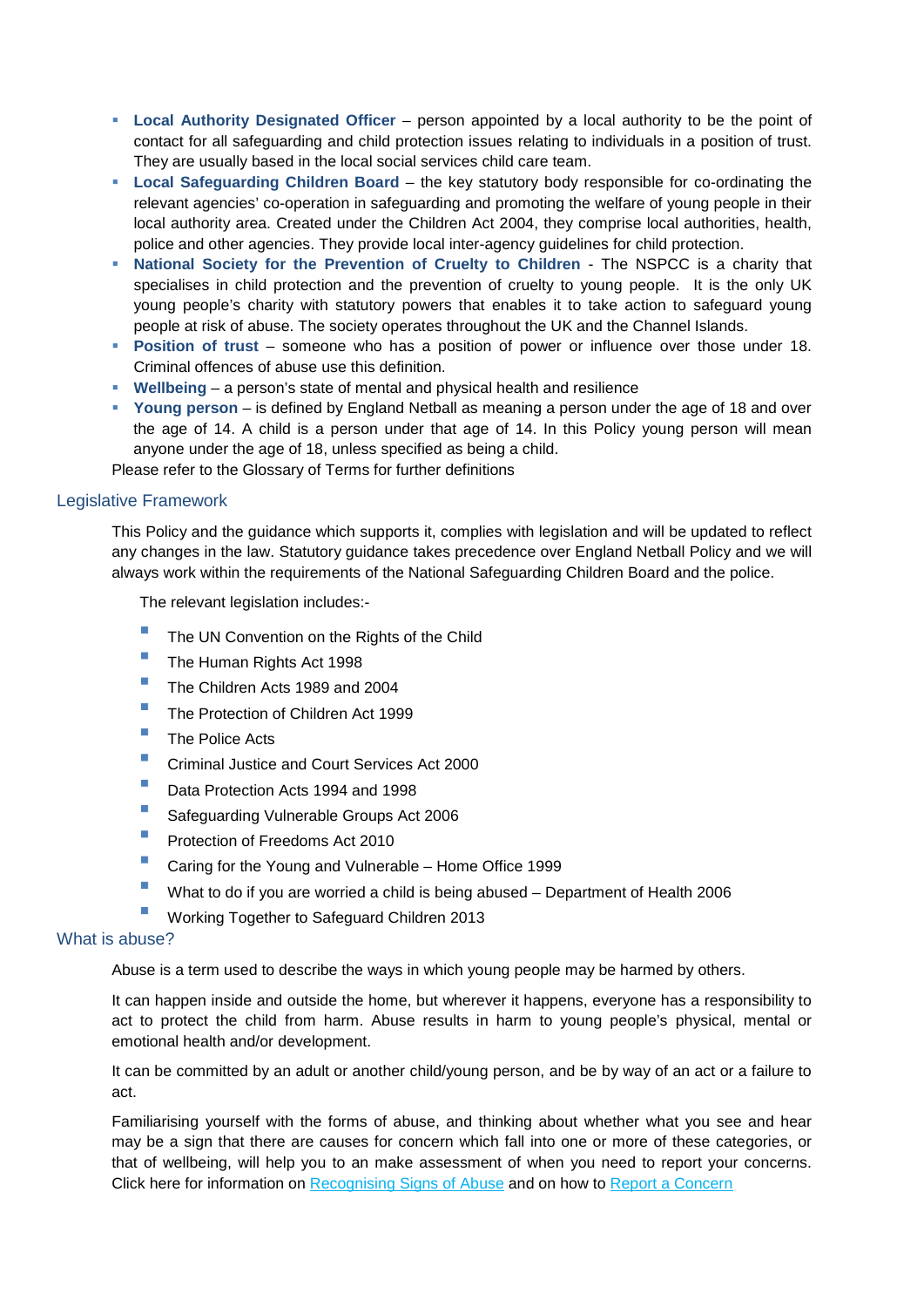You don't have to decide whether there has been any form of abuse, but you need to report the concern so that others can make the necessary decisions.

In the world of sport, there are numerous occasions when abuse may occur, intentionally or unintentionally. Some concerns may fall within the umbrella term "poor practice", and this is a safeguarding concern, but not a form of abuse, and may be most appropriately dealt with at the local level, with support from the Lead Child Protection Officer.

We provide advice and procedural guidance on Recognising Abuse and Reporting a Concern

### Roles and responsibilities

England Netball fulfils its safeguarding responsibilities by providing advice and guidance to all those in netball and by working in partnership with members, connected participants, staff and external agencies, including statutory authorities.

England Netball has an appointed Lead Child Protection Officer, who is responsible for formulating the organisation's approach to safeguarding; developing the work programme to implement this Policy; providing advice, guidance and resources to the sport of netball to ensure a consistent level of awareness of safeguarding and who is the point of contact for all concerns to be raised with and to liaise with the statutory agencies and other partners.

England Netball has a Case Management Group (CMG) tasked with setting the strategic direction of the organisations' safeguarding work; overseeing the work of the Lead Child Protection Officer; identifying trends in concerns reported and agreeing organisational responses to issues. Investigation of the more complex cases will be overseen by this group and they have a key role in the conduct of Safeguarding Disciplinary Cases.

This Group is Chaired by a Board member and has the input of an external/independent expert member.

Regional Management Boards promote and educate on safeguarding practice in their Region. Through their Regional Implementation Plans they commit to working with England Netball to provide safeguarding training throughout their Region, particularly Time to Listen and Safeguarding and Protecting Children courses.

Clubs are responsible for ensuring the environment in which young people engage in netball is a safe one which provides them with a fun experience. Clubs must appoint a Club Safeguarding Officer and provide them with the support and resources necessary to fulfil their role. They must ensure that all those who carry out regulated activity have had the necessary, current DBS checks and are cleared to work with young people.

Click [here](http://www.englandnetball.co.uk/make-the-game/ENjoy_ENsure_ENtrust/Safeguarding/DBS) for DBS Guidance

## Duty of care

England Netball accepts its duty of care for the young people in the sport of netball. This means we will take reasonable measures to ensure that their participation in activities, which they are invited or permitted to participate in, is safe and enjoyable.

Clubs have a responsibility to take all reasonable care for the safety of the young people involved with their event. The person in charge of the young people acts *"in loco parentis"* and is expected to act as a reasonably prudent parent would.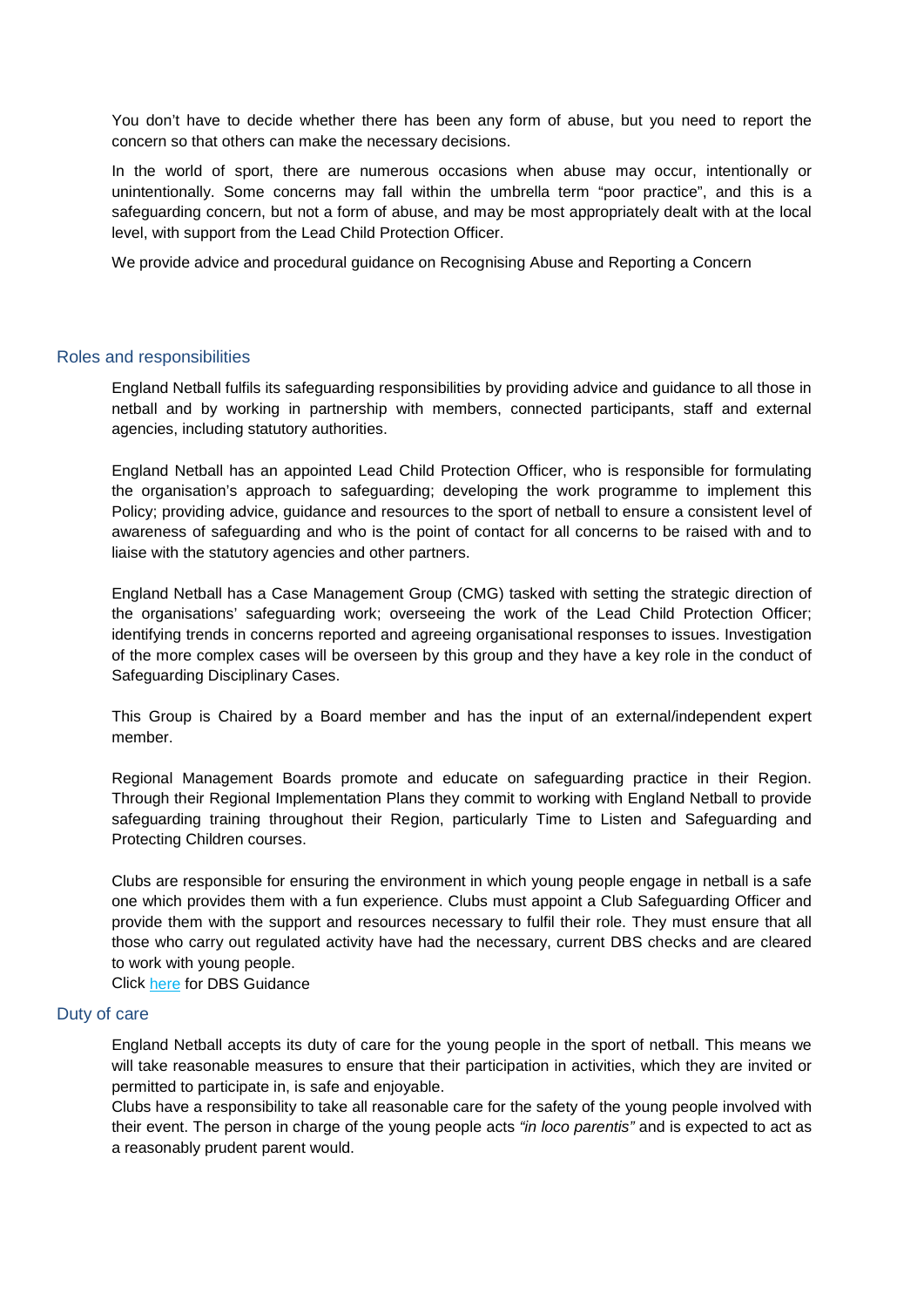They need to consider the reasonable steps which should be taken to show you have acted to a reasonable standard of care. This should include:

- Adopting the policies and procedures of England Netball in to the club constitution;
- **Ensuring that every member of the club and their parent/carer is informed who the Club** Safeguarding Officer is;
- **Familiarisation with the Safeguarding in Netball Policy;**
- Ensuring relevant training is provided and kept up to date for Club Safeguarding Officers, coaches and the members of your club; and
- **Ensuring everyone knows how to use the Reporting a Concern process**

There should also be:-

- A current register of attendees;
- A current register of contact details, including emergency contacts;
- Confidentiality retained details on any medical conditions, allergies, special needs etc
- First aid provision available at all times, at the club and when off site, and a trained First Aider in attendance;
- Appropriate personnel in place, appointed in accordance with the Recruitment and Selection of Volunteers policy
- Current risk assessments for the premises and activities carried out.

Clubs should ensure that the young people in their care only take part in authorised and insured activities with suitably qualified instructors.

Coaches have a duty of care to ensure that the activities they organise are appropriate to the capabilities of each young person in their care. They should adhere to the standards set for them by the qualifications they have achieved and not seek to operate at a level which is beyond their current qualification. For example, a Level 1 coach taking a session unsupervised by a Level 2 coach.

#### **Wellbeing**

Many concerns about the welfare of young people are about their general health and happiness, their wellbeing, rather than about issues of potential abuse. The evidence our safeguarding case management process shows is that these issues are significantly more frequent than concerns about abuse. England Netball believes that sport offers many positives in the lives of its young participants and that caring about the welfare of young people is part of the safeguarding duty which we all have. People in positions of trust can be a great influence in the lives of young people and so have the potential to notice changes, be available to talk to and to offer advice.

Young people may manifest signs of behaviour which cause you concern. We recognise that not all issues will be picked up by Children's Services as they do not meet their threshold of 'significant risk of harm' and that local support may be the most effective way of helping the young person. We can assist with identifying and supporting the young person by raising levels of awareness and acting as a sign posting service to resources and organisations which provide support for parent's/carers or for the young people directly. Click here for information on [Wellbeing.](http://www.englandnetball.co.uk/make-the-game/ENjoy_ENsure_ENtrust/Safeguarding/Wellbeing)

Recognising and Responding to Concerns

Whistleblowing and Complaints Policy

Safeguarding Disciplinary Regulations

## Links to support

For victims, reporters, friend and family:-

- $\triangleright$  [ChildLine](http://www.childline.org.uk/Pages/Home.aspx) for young people to access help
- [The NSPCC–](http://www.nspcc.org.uk/) for adults to access help or report a concern
- [Young Minds](http://www.youngminds.org.uk/for_children_young_people) young people's wellbeing and mental health